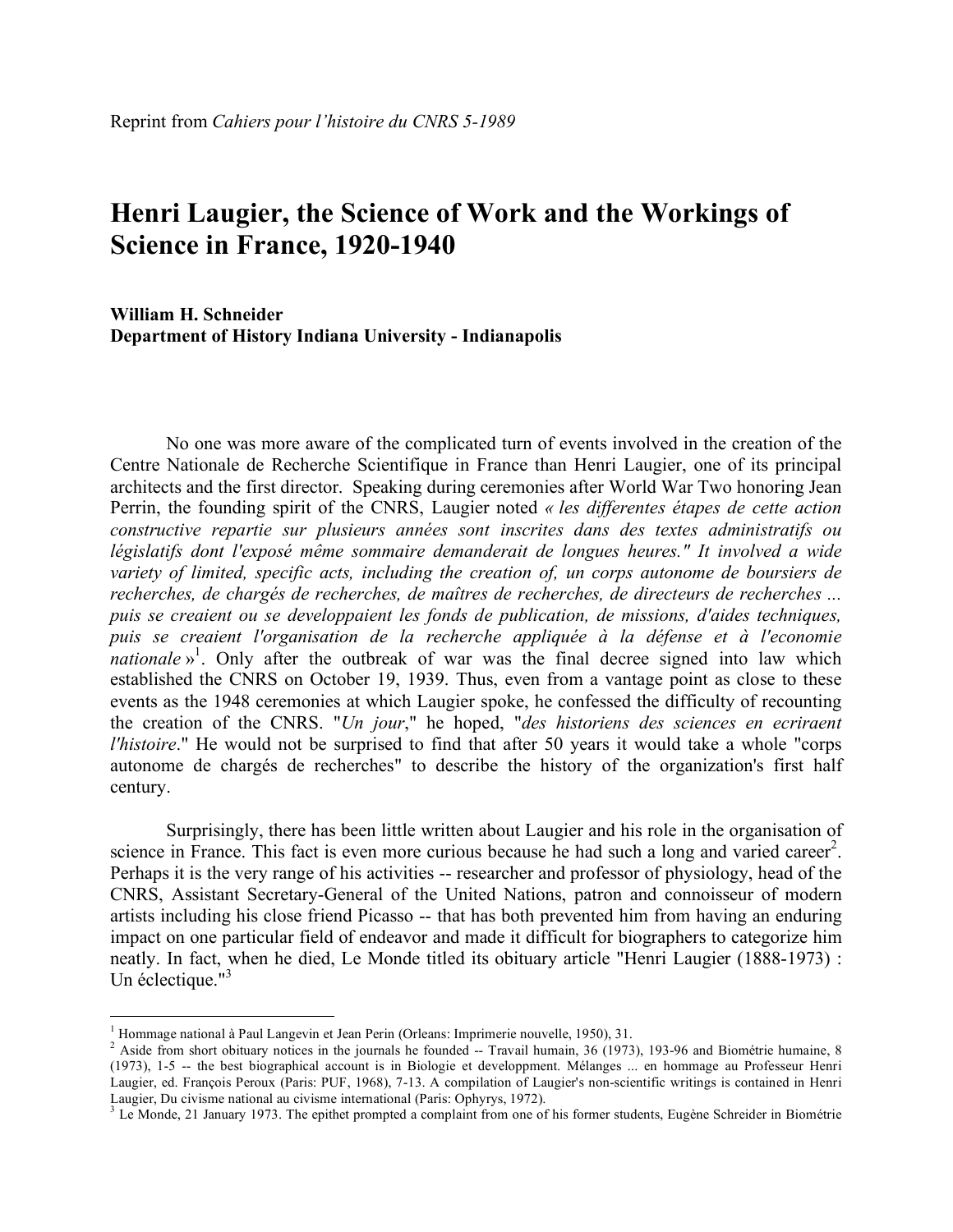This study is not an attempt to remedy the situation completely but rather to look at the first half of Laugier's career which was devoted to scientific research and culminated in the direction of the CNRS in 1939. If there was a watershed in Laugier's life, it was undoubtedly the Second World War and the fall of France in June of 1940 which forced him first to England and then New York and Montreal where he took a post as Professor of Physiology from 1941 to 1943. While in North America, in addition to his academic duties he was a leading spokesman for the Free French movement. Although he temporarily resumed his title as head of the CNRS with the government in exile in Algiers, Laugier ceded the position to Frédéric Joliot who had been given the same position by the provisional resistance government in 1944. Although he was not director of the CNRS long enough to place a lasting stamp on it (or at least one that would not be profoundly affected by the Vichy and postwar periods), Laugier's background and career until 1940 are worth examining because they reveal much about the general attempt to organize research and especially to bridge the gap between pure and applied science in France during the interwar years. The focus will be less on Laugier's political or organizational role in the CNRS, which are discussed elsewhere<sup>4</sup>, than on his own scientific research within the context of the new fields of the physiology of labor, orientation professionnelle and biotypology which he helped create. To this day there remains a question as to how much of a scientist Laugier actually was. One other purpose of this study is to shed some light on that question. Regardless of the amount of time he spent in the laboratory as opposed to the office, the fact remains that before the creation of the CNRS, Laugier was able to establish an interdisciplinary research program that coordinated work between several important research groups based in the separate fields of physiology, psychiatry and psychology. Laugier established labs, founded journals, and published research results with important applications for industry and government. Needless to say, this was excellent training for the larger tasks that faced him when the CNRS began.

#### **Background and Early Life**

Henri Laugier was born in Mane (Basse-Alpes) in 1888, the son of a professor at the Ecole normale supérieur of Aix en Provence. His father's career took the family to other regions of France as part of the regular circuit followed by instructors in the educational system of the Third Republic. As a result, young Laugier attended schools in Embrun (Hautes Alpes), Montbrison (Loire) and Saint Brieuc (Côtes du Nord) before entering lycée at Grenoble. Despite this moving about, Laugier confessed that in his formative years he led an isolated existence . The future Assistant Secretary-General of the United Nations had not visited another country by the time he finished lycée, and the future patron of the arts had not heard a concert before entering university and had only attended the theater twice. This was typical, however, for the remote Alps region where he spent most of his childhood. Laugier told the story that his father once made a request to take a class of third year students for an overnight field trip to Chambéry. Although considered "d'une audace sans égale," by local authorities, the request was granted. Henri's father showed him the winning essay written by one of the students about the trip after their return, which stated, "nous y avons vu ... d'autres pays ... d'autres gens, d'autres moeurs." 5

-

humaine, 8 (1973), 1.<br><sup>4</sup> Jean-François Picard and Elisabeth Pradoura, "La longue marche vers le CNRS (1901-1945)," Cahiers pour l'histoire du CNRS,

 $\frac{1}{5}$  (1989), 7-40.<br><sup>5</sup> Du civisme nationale, 182. The reminiscence was an introduction to a 1968 proposal to establish a satellite educational television network. The point was to show how quickly times had changed, and it was effective.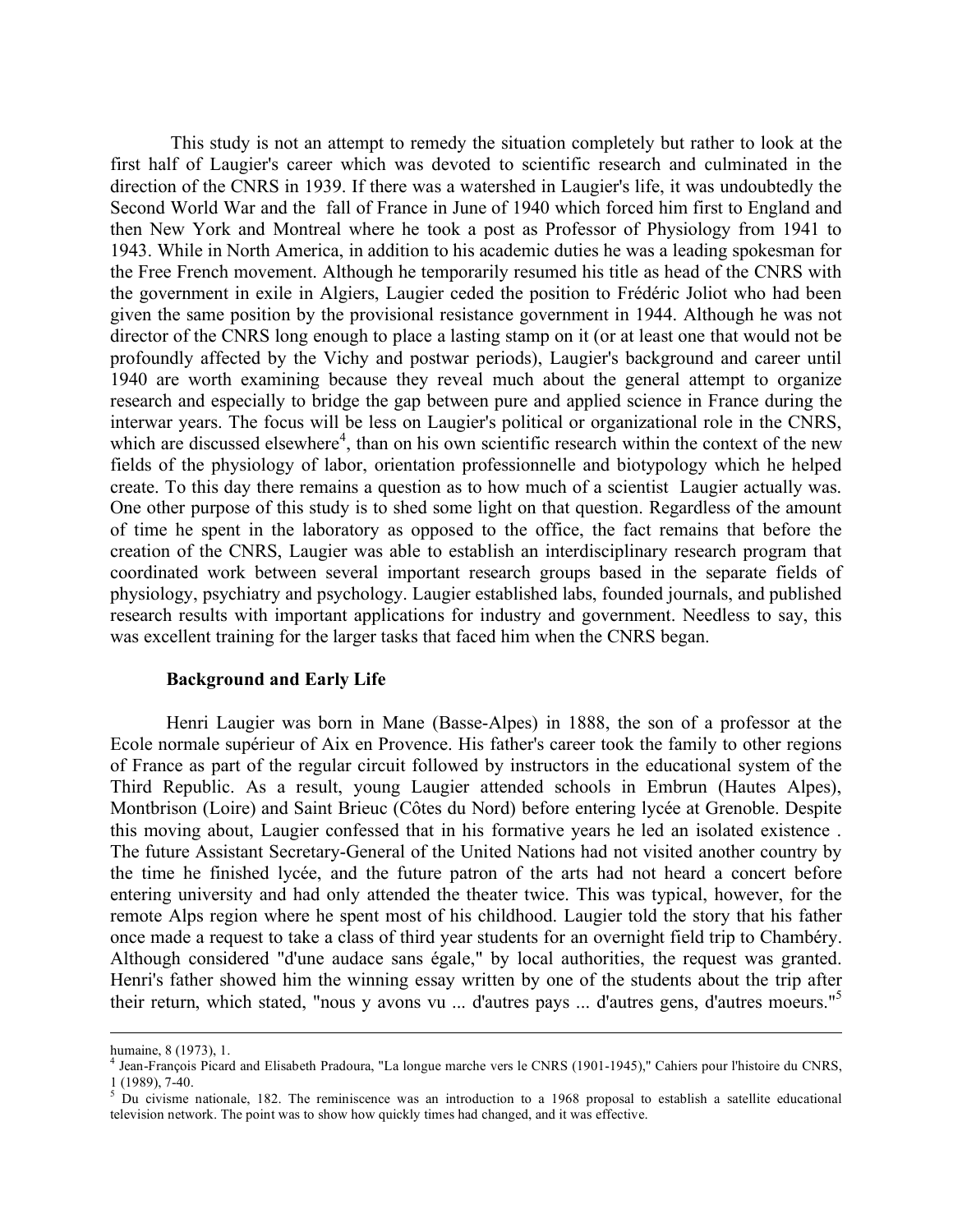During his early education Laugier was, in his own words, "un trés bon éléve," but with the added confession, "avec tout ce que celle comporte de pejoratif." By this he meant that he was always eager to follow the directives of his parents and teachers. One example he liked to give was the decision whether to study mathematics or philosophy his last year in lycée. Despite Henri's own preference and success in science, his father's advice was, "Je me rejouis beacoup, mon fils, de tes succès scientifiques, mais n'oublie pas les resultats de ma vielle expérience de la vie: on n'est pas un homme si l'on n'a pas fait sa philosophie." <sup>6</sup> Laugier followed his father's advice, even finishing first in the philosophy class of forty, but he remained unconvinced he made the right choice. After completing his studies at the lycée, Laugier rejected parental advice to enter one of the "grandes écoles", choosing instead to follow an interest in physiology which had been sparked, ironically, by his philosophy professor's assignment to defend the writings of Claude Bernard in a class debate. 7

One problem with Laugier's decision was the fact that physiology was only taught in the Ecole de médecine at the University of Grenoble. To his credit he quickly realized that the places to study the subject were Lyon and Paris. With the help of his father's contacts at the Conseil supérieur de l'instruction publique, he transferred to the Faculté de médecine in Paris where Charles Richet held the Chair of Physiology. Laugier was even more interested in the work of Louis Lapicque and Albert Dastre at the Sorbonne. Nonetheless, he decided to finish his medical studies, albeit with the minimum of effort. In the words of one biographer, Laugier became a doctor, "sans avoir touché un bistouri dans un service de chirurgerie, sans avoir fait de stage dans un service d'enfants, ni de gynécologie, ni de grande specialité." The only baby he ever delivered was that of the wife of his colonel when he served in the army<sup>8</sup>. Laugier was equally as selective in how he applied his energies to the study of science. He finished first in general physiology the year he came to Paris, but he was last in botany which he considered a sterile exercise in pure description and classification. Despite the mixed grades, Laugier completed his hospital externship in 1910 and medical degree in 1913. His medical thesis, entitled "Vitesse d'excitabilité et courants induit," was pure physiology, based on work done the year before at the new Institut Marey of Charles Richet. It was his thirtieth scientific publication since a 1908 article in the Comptes rendus de la Société de biologie on correlations between the size of eyes and the brain in lower vertebrates<sup>9</sup>. His military medical service had just begun when it was abruptly interrupted by the First World War. Laugier served on the Western front near Champagne at the beginning of hostilities, but then his regiment was transfered to the Armée de l'Est in the Balkans where combat was more restrained (or non-existent). He returned to Paris after the war to further his studies in physiology, received a scholarship from the Fondation Thiers and completed his doctorat ès-sciences in 1921 writing a thesis on "Electrotonus et excitation"<sup>10</sup>. With his second doctorate in hand and the beginnings of a promising research career underway, Laugier was prepared to enter the world of science and politics in Paris between the wars.

<sup>&</sup>lt;sup>6</sup> Perroux, 7.<br><sup>7</sup> Du civisme, 116.<br><sup>8</sup> Perroux, 9.<br><sup>9</sup> Notice sur les titres et travaux de Henri Laugier (Paris: Imprimerie de la Cour d'appel, 1928), p. 12.<br><sup>10</sup> (Paris: D. Mauny, 1921)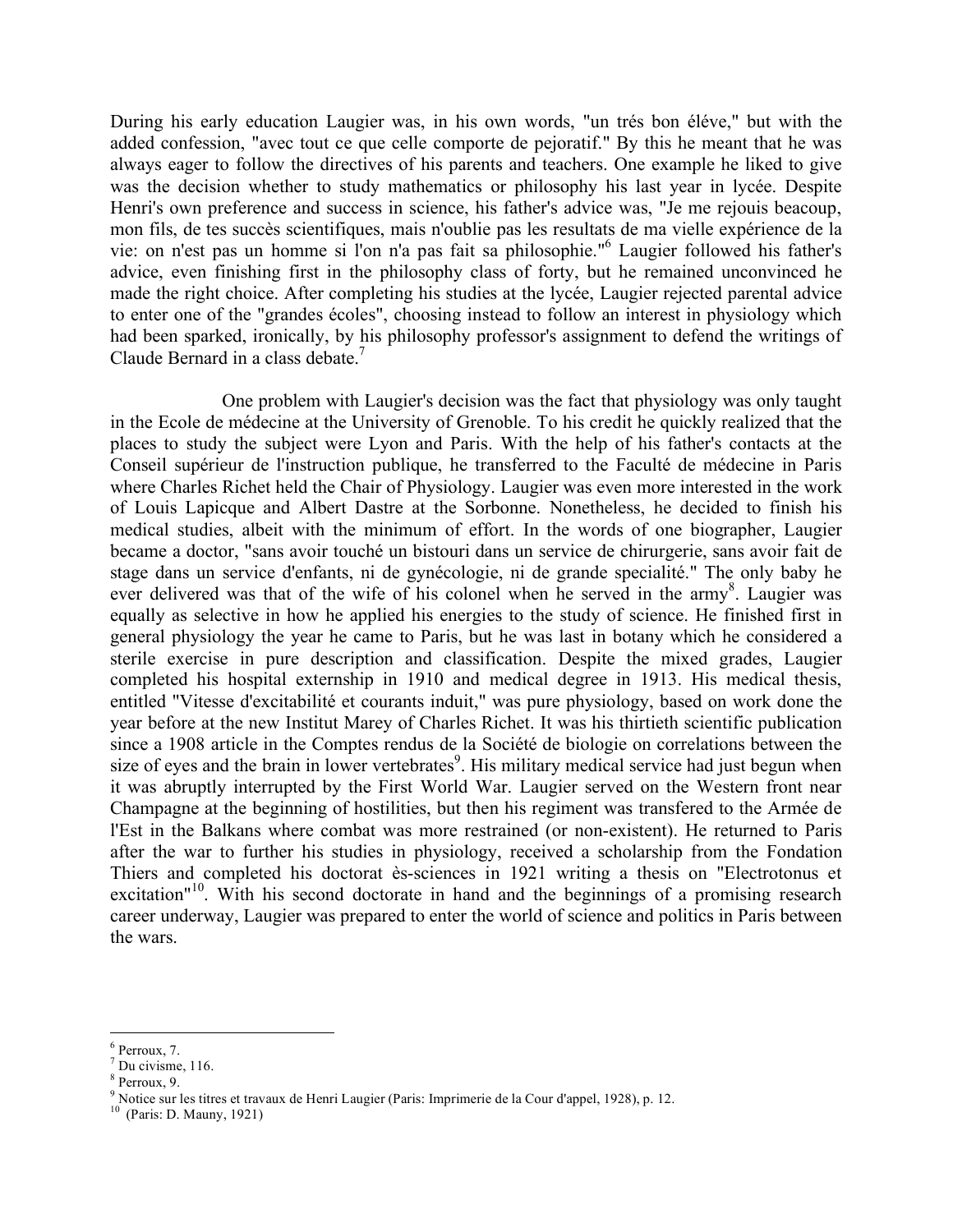#### **The Applications of Physiology**

Laugier's principal research interests after completing his doctorat ès-sciences (besides the measurement of "chronaxie" which was ubiquitous among all of Lapicque's students) were the discovery of a linguo-maxillary reflex and changes induced by chemicals in fermenting milk which he thought produced acquired hereditary characteristics in the bacteria.<sup>11</sup> This work was done in the general physiology lab of Lapicque at the Faculté des sciences. Then in 1923 Laugier took a position as director of a new Laboratoire de Physiologie Appliquée à la Prophylaxie et à l'Hygiene Mentale created by Edouard Toulouse at the asile Sainte-Anne. It was an important step for Laugier's career in many ways. First, from the standpoint of scientific research, he had only done limited research of an "applied" nature 12 . Most of his work had been on muscle stimulation by electric current. The lab of Toulouse was obviously more concerned with applications of physiological research, and Laugier soon found himself working on questions of muscle fatigue which had obvious uses in the workplace. Much more important, as the name of the lab implies, the new position marked Laugier's entry into the world of postwar utopian science. The horrors of the Great War had been partly the result of scientific advances, but many saw the only answer to mankind's problems coming from an even more general use of scientific knowledge. One of these was Charles Richet who was an outspoken advocate of the use of new discoveries in biology and inheritance to perfect the human race. The most extensive expression of his eugenic thought was Sélection humaine, written before the war but published in 1919<sup>13</sup>. Edouard Toulouse also contributed to this stream of writing with La question sexuelle et la femme published in 1918, one chapter of which was entitled "La repopulation et l'eugénique." He viewed the problem of insanity (alcoholism, sexual and abnormal perverions) as a manifestation of degeneration, which he considered the equal of tuberculosis or venereal disease, already recognized as "fleaux sociaux." Psychiatry, which studied the problem in this broader social context, said Toulouse, should more correctly be termed "biocratie."<sup>14</sup>. As will be seen, Laugier had already demonstrated an interest in educational reform before he came to Toulouse's lab; and he would also maintain a continuing fascination and sympathy with several of the ideas for biological regeneration proposed by Toulouse and Richet and the general power of science to make a better world.<sup>15</sup> But it was a very specific application of biological science to human problems which became the central focus of his professional career in the next two decades: the psychophysiology of labor and the related fields of orientation et sélection professionnelle.

The psychophysiology of labor was an interdisciplinary application of scientific research to very practical problems of human labor. The French scientists who developed the new field included Jean-Marie Lahy and Henri Piéron as well as Toulouse and Laugier. They drew on

<sup>&</sup>lt;sup>11</sup> H. Laugier and H. Cardot, "La réflexe linguo-maxillaire," Comptes rendus de la Société de biologie, 86 (1922), 529; "Adaption, transmission des caractères acquis, sélection par concurrence vitale chez le ferment lactique," Comptes rendus des séances de

<sup>&</sup>lt;sup>12</sup> A fatigue study of a typist with Richet in 1913.<br><sup>13</sup> Charles Richet, Sélection humaine (Félix Alcan, 1919).<br><sup>14</sup> Reprint of a talk to Société medico-pshycologique, 27 March, 1933, as quoted in Melanges pour le cinqu

<sup>&</sup>lt;sup>15</sup> On the former see Laugier, "La formation du médecin," in Service de France au Canada (Edition Bernard Valiquette, 1942), 95-121. His most obvious expression of general faith in science was his long association with the Union rationaliste, as will be seen below.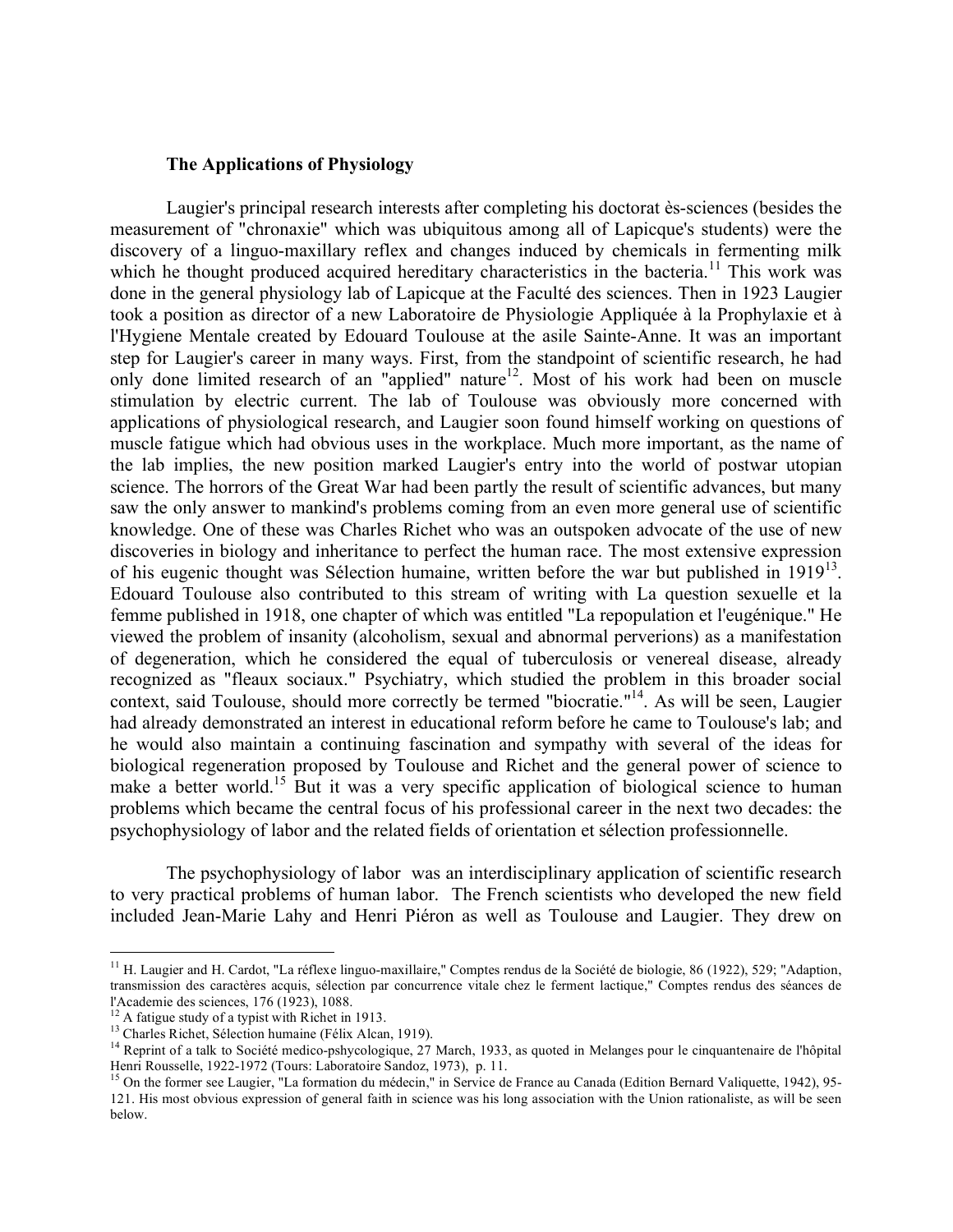previously established French research traditions -- Lavoisier, Bernard and Marey in physiology; Alfred Binet in psychology -- but their most novel contribution was the development of experimental laboratory methods to study human mental and physical abilities with applications to the selection and training of the work force. Others in France had made individual starts at this before World War One, such as Armand Isambert, Jules Amar and Henry Le Chatelier, but none left a lasting tradition or students to follow them.<sup>16</sup> Lahy, Laugier, Piéron and Toulouse created new institutions or developed close links with existing ones that had an important stake in their research, ranging from schools who trained students, to employers that would eventually hire them. The fruits of their efforts can be seen in many contemporary institutions of vocational guidance, personnel screening and ergonometrics labs, along with the intelligence, aptitude and other exams that have become commonplace today. Drug testing and computer-simulated flight training are but the latest legacies of the work they began in the first part of the century. Of the four men, Laugier was the junior member both by age and experience. Edouard Toulouse (born 1865), the psychiatrist of the group functioned as the elder statesman who provided the initial theoretical and institutional base for the others. Lahy (born 1875) was an autodidact who trained himself in both physiology and psychology and was the pioneering experimental genius of the group. Piéron (born 1881) was one of the fathers of twentieth century French psychology who succeeded Binet at his Sorbonne psychology lab and became director of the Année psychologique in 1912 when he was only 31. He brought further prestige to the group when he was named to a Chair of the Physiology of Sensation at the Collège de France in 1923.

Edouard Toulouse began his medical studies in his native Marseille before coming to Paris in 1889 as a médecin adjoint des asiles de la Seine<sup>17</sup>. After completing his medical degree, he quickly gained prominence in the developing field of psychiatry with a study of Emile Zola<sup>18</sup>. In 1897 he began editing the Journal de psychiatrie, and in 1898 Toulouse was named Médecinchef at the asile Villejuif where he established a Laboratoire de Psychologie Expérimentale under the Ecole des Hautes Etudes in 1900.<sup>19</sup> The life work of Toulouse's was mental illness, its causes, effects and treatment. The most distinctive feature of his approach to the problem was the breadth of scope with which he viewed it, a perspective which he successfully imparted to all three of his colleagues. Toulouse saw the necessity of crossing disciplinary boundaries in order to examine the many influences on mental illness --psychological, physiological, hereditary -- hence his invitation to Piéron and Lahy to join the lab under the direction of the Rumanian Nicolas Vaschide. First Piéron then Lahy succeeded Vaschide as directors of the lab. After the war Toulouse and Lahy's Laboratoire de Psychologie Experimentale moved from Villejuif to the asile Sainte-Anne where it became part of a greatly expanded Service departementale de prophyhlaxie mentale. Three new labs were added including the Physiology lab which Laugier took charge of in 1923. Piéron had already succeeded Binet at the psychology lab of the Sorbonne in 1912 but

<sup>&</sup>lt;sup>16</sup> For background, see Georges Ribeill, "Les débuts de l'ergonomie en France à la veille de la Première Guerre mondiale,"<br>Mouvement social. 113 (1980). 3-36.

<sup>&</sup>lt;sup>17</sup> There are only a few, brief biographical notices on Toulouse, such as Piéron's, "Nécrologie - Dr. Edouard Toulouse," BINOP, 2e sér., 3 (1947), 95-96; L. Marchand, "Edouard Toulouse (1865-1947)," Annales médico-psychologiques, 105 (1947), 359-60; and André Plichet, "Necrologie - Edouard Toulouse," Presse médicale, 55 (1947), 442. A medical thesis by Sage Michel, "La vie et l'oeuvre d'Edouard Toulouse," (Medical thesis, Marseille, 1979) is a disappointment, containing little more than a summary of the obituaries. There is an entry for Toulouse in the Nouvelle histoire de la psychiatrie, Jacques Postel and Claude Quétel eds.<br>(Toulouse: Privat, 1983), 722-23.

Les rapports de la supériorité intellectuelle avec la nevropathie (Paris: Sociéié des éditions scientifiques, 1896). He did a second study in the series in 1910 on Henri Poincaré.<br><sup>19</sup> This was only the third psychology lab in the country; the other two were the Laboratoire de Physiologie des Sensations of

Charles Henry and Alfred Binet's Laboratoire de psychologie physiologique at the Sorbonne. Ribeill, 20.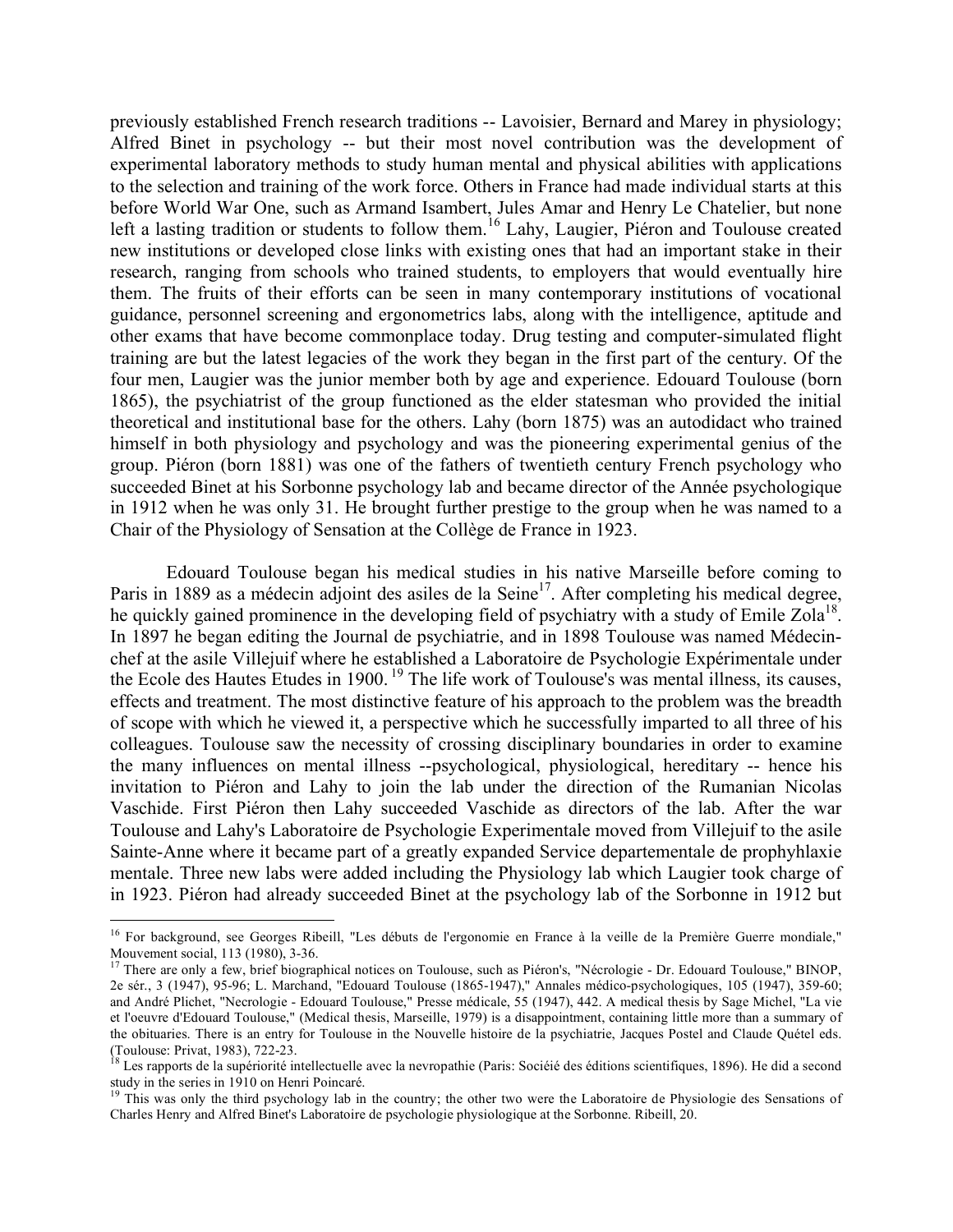stayed in close contact with the Sainte-Anne group.<sup>20</sup> Toulouse's answer to mental illness was "prophylaxie mentale," a vague term which recognized eugenics as the ultimate means of resolving the problem by eliminating the procreation of mental deficients; but in the meantime he saw the necessity of identifying the mentally ill and treating them, if possible $^{21}$ . To his credit, Toulouse chose as his most important goal the provision of open and free treatment for the mentally ill, with the Hôpital Henri Rousselle being the lasting legacy of his success<sup>22</sup>. On the other hand, he also supported extensive testing and screening of the population along the lines of the massive American IQ testing of army recruits for the First World War<sup>23</sup>. Toulouse saw broad advantages to such testing, not only in identifying those on the lower end of the scale, but also in selecting an elite and determining a proper placement for those in between as well. Never one to be guilty of understatement, Toulouse once proposed, "that entry into every school and factory should be by way of a psycho-physiological laboratory acting as an organ of selection and classification." <sup>24</sup> Shortly before the turn of the century, Toulouse began writing books and columns for newspapers and magazines to popularize his ideas. One article written in May 1905 entitled "La crise du travail" was inspired by a series of strikes and demonstrations in Limoges the previous month which Toulouse, true to his principles, considered "simples signes du malaise dont souffre le monde du travail." To study the problem scientifically, he proposed a "Laboratoire du Travail," which he justified as follows. "On a créé à Paris un laboratoire qui analyse les denrées alimentaires et surveille les fraudes. Chacun en a bénéficié.... Plus récemment, on a créé au Conservatoire des Arts et Metiers un laboratoire d'Essais où les produits industriels sont analysés.... Il en resultat par exemple qu'aujourd'hui le médecin peut avoir un thermométre contrôlé par le Conservatoire et d'une precision certaine. Tout cela est bien. Mais on n'a encore rien fait pour l'étude de la machine humaine, du travailleur."<sup>25</sup>

Anticipating, in effect, an important part of Lahy, Laugier and Piéron's work in the twenties and thirties, Toulouse predicted how the work of the lab would become an integral part of every enterprise. "Dans chaque industrie, il determinerait la resistance et les aptitudes nécessaires et proposerait une epreuve tendant à sélectionner les travailleurs." As we shall see, things did not work out exactly as Toulouse predicted. For example, his would presumably be an independent, if not government supported, lab that would set standards for all industries and professions. Knowing the standards, it would be the obvious source of information for legislation to monitor working conditions. Moreover, since "un grève est une maladie sociale," the Laboratoire du Travail could be called upon in times of crisis, to "expedier sur place une commission de recherches qui saurait procéder à des études méthodiques, établir des tares et les vices de fonctionnement, signaler les remèdes efficaces."<sup>26</sup> The patronnat did not allow such powers to escape its control; in practice each enterprise created its own laboratory; but Toulouse's

<sup>&</sup>lt;sup>20</sup> For the activity of the labs, see Toulouse, "L'Hôpital psychiatrique ouvert et le centre de prophylaxie mentale de la Seine," Annales médico-psychologiques, 91(1933), 492; and the article by Toulouse's successor Genil-Perrin, "La prophylaxie mentale à l'Hôpital Henri Rousselle," Bulletin médical, 34 (1939), 647-52.

<sup>&</sup>lt;sup>21</sup> Toulouse, "L'organisation technique de la prophylaxie mentale," Annales medico-psychologiques, 76 (1920), 510-12.<br><sup>22</sup> Toulouse has left a very complete record of the steps along the way to creating the hospital. One by Toulouse but presented by Laugier to an international congress in Washington is "The Organization of the Psychatric Hospital and Its Role in Social Life," Proceedings of the First International Congress on Mental Hygiene, Washington, D.C., May 5-10, 1930, ed. by Frank E. Williams (New York: International Committee for Mental Hygiene, 1932), 295-352. For a later equally detailed version in French, see Toulouse, "L'Hôpital psychiatrique Henri Rousselle," Prophylaxie men

<sup>&</sup>lt;sup>23</sup> Toulouse, "Prophylaxie et assistance," Informateur des alienistes, 10 (1920), 323-25; 327-28.<br><sup>24</sup> Quoted in E. Gauthier, "Vocational Guidance [in France]," International Labour Review, 5 (1922), 710.<br><sup>25</sup> Le journal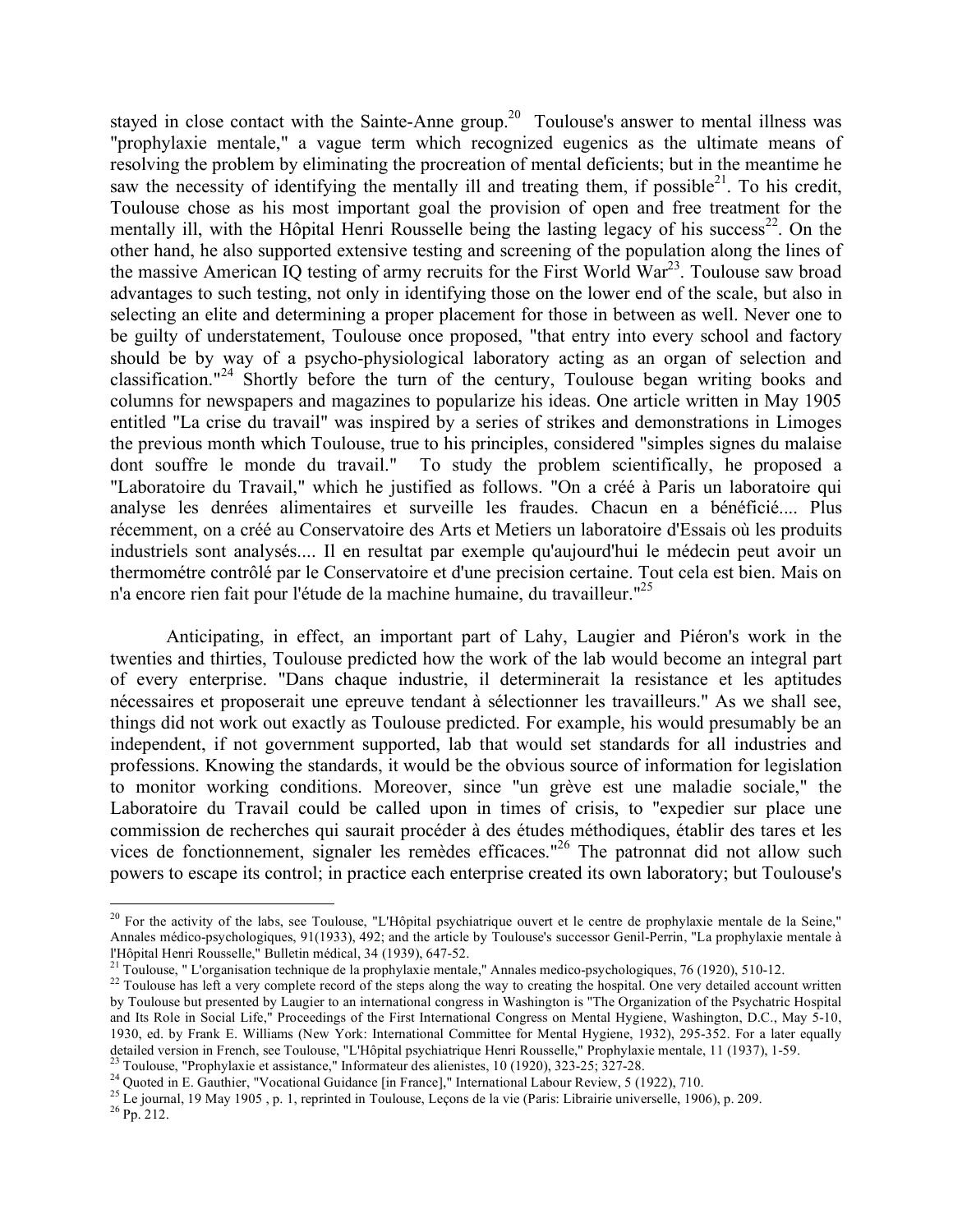concept of the scientific study of work (as interpreted and implemented by Lahy, Laugier and Piéron) became the fundamental basis of the French school of psychotechnique used by many of these industries. This French approach contrasted with the ideas of the American Frederick Taylor who regarded the worker only from the outside, that is, the activities which could be made more economical and efficient in order to maximize profits. Toulouse, and later Lahy and Laugier, were much more interested in the worker's underlying psychology and physiology.<sup>27</sup> They shared the same goal of efficiency but not so much for the sake of profit (which it would improve, they never hesitated to tell employers with whom they worked in the 20's and 30s) as for the sake of keeping the worker/machine in its best condition<sup>28</sup>.

Toulouse's more practical influence on the scientific study of work in France was to provide for almost four decades an institutional base for those working in the new field of the psychophysiology of labor. In practical terms, this gave Piéron and Laugier for a limited time, and Lahy for a longer time, laboratory facilities for their own and their students' research. In addition, the journals that Toulouse edited permitted them to publish the results of their findings until they were better established and had their own journals to edit; and all of this was in a setting that Toulouse consciously created to facilitate interaction between different disciplines. In describing the need for additional laboratories at his new center in 1922, Toulouse stated, "le champ d'études est trop vaste pour pouvoir être exploité par des efforts isolés." Especially in the area of research, he pointed out, "pour aboutir à des decouvertes, il faut organiser un travail collectif auquel contribueraient étroitement des savants et des techniciens physiologistes, psychologues, physiciens et chimistes."<sup>29</sup> Henri Laugier was the furthest removed from Toulouse of the three collaborators from the standpoint of age (23 years separated them), as well as training and the amount of time he worked with him (beginning twenty years after Piéron and Lahy). But from the standpoint of breadth of vision, organizational ability, skill in showing the usefulness of science to the rest of society, and the ability to pick and work with collaborators, Laugier was the closest to Toulouse. As will be seen, much of Laugier's work with the physiology of labor and the CNRS in the twenties and thirties resembled Toulouse's in the first decades of the century.

Henri Piéron also demonstrated remarkable organizational abilities in creating the new field of psychology in France, but he did it from well-established positions within the Sorbonne and the Collège de France. Piéron was born in the heart of the Parisian Latin Quarter, where he attended school and spent his whole professional life<sup>30</sup>. His father, like Laugier's, was an educator

 $^{27}$  On Taylorism in France, see Aimeé Moutet, "Les origines du système Taylor en France. Le point de vue patronal (1907-1914)," Mouvement social, 93 (1975), 15-49 ; Patrick Friedenson, "Un tournant Taylorien de la société française, 1900-1914," Annales ECS, 42 (1987), 1031-60. A few enterprises adopted Taylor's methods beginning in 1907, but it was Renault's trip to the U.S. in 1911 and his subsequent attempt to implement Taylor's ideas that prompted the strikes and brought such notoriety. Taylor's book was not translated into French until 1912.<br><sup>28</sup> Lahy was one of the earliest to criticize Taylor in "La méthode Taylor peut-elle déterminer une organisation scientifique du

travail?," Grande revue, 95 (1913), 545-61. His fuller treatment was Le système Taylor et la physiologie du travail professionnel (Paris: Masson, 1916). Although there has been a great deal of literature recently on Taylorism in Europe, only a few scholars have recognized this independent French tradition. Among them are Ribeill and Anson Rabinbach, "The European Science at Work: The Economy of the Body at the End of the Nineteenth Century," in Work in France, S. L. Kaplan and C. J. Koepp eds. (Ithaca: Cornell University Press, 1987), 475-513.<br><sup>29</sup> Toulouse, "Prophylaxie et assistance," 323.<br><sup>30</sup> Unlike the others, there is a wealth of biographical information on Piéron. The most complete is his autobiographica

The History of Psychology in Autobiography (Worcester: Clark University Press, 1952), 4:257-78. For obituary notices, see the Revue de psychologie appliquée, 14 (1964), 213-18 and the Journal de Psychologie, 62 (1965), 139-44. Another indication of Piéron's importance are commemorative pieces, one while he was still alive, Année psychologique, 50 (1951), vii-xvi; and another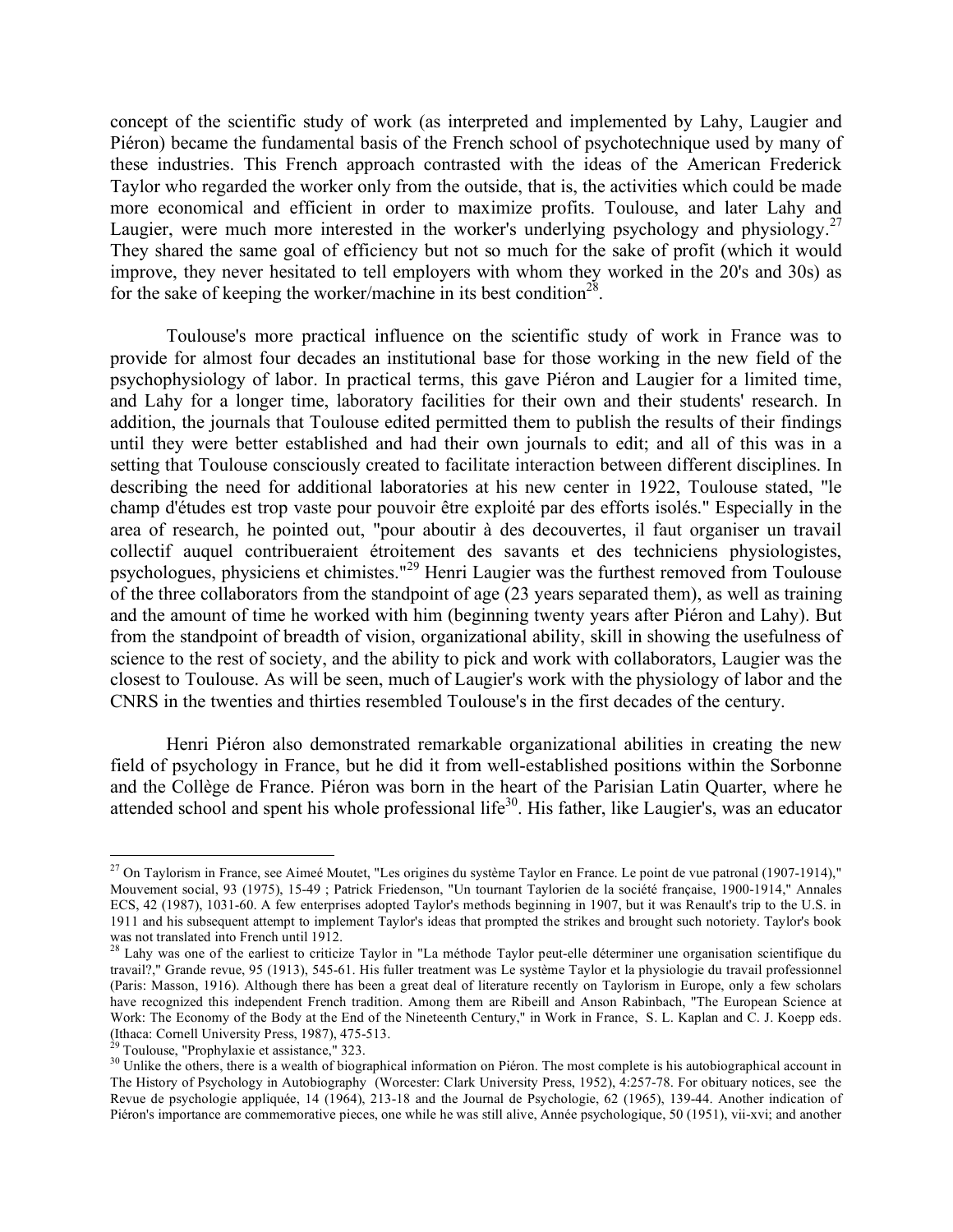who taught at the Lycée Saint Louis and eventually became Inspecteur-en-chef of public education<sup>31</sup>. Piéron also had a disagreement with his father over the choice of schools and careers. In this case, the son favored philosophy, whereas according to Piéron, "Mon pére, normalien et mathématicien, comptait que je me présenterais à l'Ecole Normale dans la section des sciences et insistait sur les mathematiques." <sup>32</sup> One wonders whether this was just a coincidence or if it was an important inspiration for both Piéron's and Laugier's later interest in orientation professionnelle In a 1953 talk commemorating the 25th anniversary of the creation of the Institut National d'Orientation Professionnelle, Piéron quoted from another of Toulouse's articles for Le Journal at the turn of the century which offered a vision of orientation professionnelle sympathetic to both his and Laugier's (not to mention many other French schoolboys') personal experiences. "Un jour viendra," Piéron quoted Toulouse, "où le concours consistera en un examen médico-psychologique dans lequel les aptitudes particulières de chaque individu seront cotées, et aucun pére de famille ne poussera son enfant vers un métier ou une profession sans l'avoir fait examiner, comme on fait dès maintenant essayer une machine."<sup>33</sup> Piéron opted instead to study philosophy at the Sorbonne where he eventually passed his license and agrégation in 1903. During his studies he followed the courses of Théodule Ribot and Pierre Janet as well as Lapicque who encouraged him to follow his interests in the new field of psychology which was then emerging from philosophy. In fact, it was they who suggested the position as preparateur for Toulouse's lab in 1900 even though Piéron was only 20. The laboratory experience -- especially his participation in the writing of the Technique de psychologie experimentale -- was crucial in his decision not just to study psychology but to do so scientifically, which he did by working on a doctorat ès-sciences completed in  $1912$ <sup>34</sup>. In the meantime, Toulouse appointed him managing editor of the Revue scientifique in 1904, and when Vaschide died suddenly in 1907, Piéron became head of the experimental psychology lab.<sup>35</sup> In addition to completing his doctorate in 1912, Piéron was also named successor to Binet as director of the Laboratoire de Psychologie Physiologique at the Sorbonne, and he became editor of Année psychologique, a position he held for the rest of his life. <sup>36</sup> After the war he was named to a newly created Chaire de psychologie des sensations at the Collège de France; and thereafter, he moved from one position of leadership to another in the growing field of psychology both in France and on the international level.

Piéron's importance to the development of modern psychology should not overshadow his contribution to the study of the psychophysiology of work. The common professional interest he shared with Toulouse, Lahy and Laugier was measurement of intelligence, an interest that began when he first started work with Toulouse in 1901. That work naturally increased greatly after he took charge of Binet's lab. In developing new tests of intellectual ability, Piéron remained true to the approach of his predecessor which was in marked contrast to the German and American

<u>.</u>

on the hundredth anniversary of his birth, Geneviève Oléron, "Hommage à Henri Piéron," Bulletin de Psychologie, 35 (1981),

<sup>273-94.&</sup>lt;br><sup>31</sup> Autobiography, 258.<br><sup>32</sup> Notice sur ses travaux scientifiques par Henri Piéron (Paris: A. Davy, 1923), p. 5.<br><sup>32</sup> Piéron, "La place de l'Institut dans l'histoire de l'orientation professionnelle," BINOP, 2e sé

<sup>&</sup>lt;sup>34</sup> On the importance of Toulouse and his lab, see Reuchlin's contribution to the Oléron Hommage, 285-86.<br><sup>35</sup> Autobiography, 266.<br><sup>36</sup> One of his competitors was Toulouse who wanted to combine the lab with his at Villej de la psychologie scientifique," Bulletin de psychologie, 35 (1981), 284. Ever the attentive student, Piéron was to merge his lab with the Laboratoire de Physiologie des Sensations after Henry's death in 1926. For more on the politics of these decisions see Autobiography, 266-67.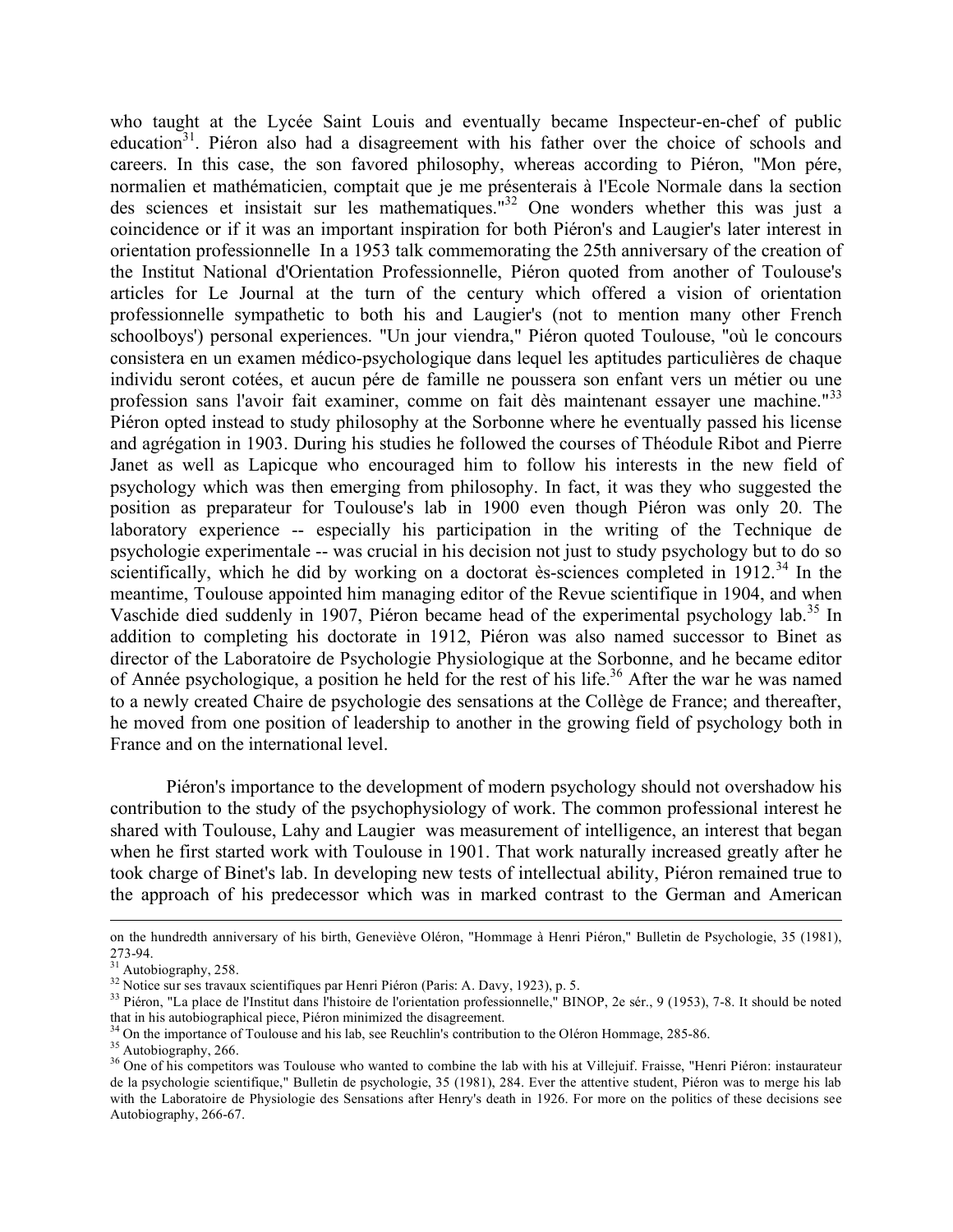obsession with an intelligence quotient<sup>37</sup>. In opposition to the American search for one number which supposedly measured intelligence derived from a comparison between mental age and chronological age, Piéron -- as Binet before -- insisted on the complex nature of mental ability which could only be revealed by numerous and varied tests of such things as memory, attention, and comprehension.<sup>38</sup> Even then, he argued, the results were much more a multifaceted reflection of the individual's abilities than a number to be ranked on a scale. Despite Toulouse's admiration for the broad application of American IQ testing, he was sympathetic to Piéron's skepticism, perhaps because of his training in the clinical method. In their Technique de psychologie experimentale, the co-authors stated,"Le chiffre précise quelque chose; mais il faut connâitre ce qu'il est chargé de préciser; le chiffre n'a aucun valeur par lui-même; il illustre, peut-on dire, un phénomène qui prend avec lui une détermination quantitative plus exacte, mais c'est le phénomène qui est le plus important, non son évaluaiton numérique."<sup>39</sup> As we shall see, this same appreciation of individual complexity was also a fundamental part of Lahy's and Laugier's approach to the psychophysiological study of work. To the already multifaceted measurements of intelligence developed by Binet and Piéron, they added other mental and physiological tests in order to develop a profile of each worker or student under study. Of the three collaborators, Piéron worked most closely with Laugier, beginning with a study of Parisian school children in the early 20s and continuing through their work in establishing the Institut National d'Orientation Professionnelle in 1928. Piéron also participated in Laugier's Société de Biotypologie and Laboratoire de Biometrie which he was created in the 30s. Even before Laugier left France in 1940, Piéron had agreed to direct the study of pilots and crew for the Armée de l'Air; and he took charge of Laugier's biometrics lab and personnel during the Occupation<sup>40</sup>.

If the main importance of Toulouse and Piéron to psychology and the study of work was to take it out of the academy and into the laboratory, Jean-Marie Lahy took it out of the laboratory and into the workplace. Among his pioneering innovations was one of the the first onsite physiological examination of workers (1908), the creation of the first in-house psychotechnique lab for a company (1923), and the first psychotechnique study of a whole rural community (1935). The list of laboratory instruments he invented for these studies includes a portable device for detecting respiration exchange, automatic recording plotters for reaction times and cardiovascular changes, and devices to test the vision of automobile drivers.<sup>41</sup> Lahy

<sup>&</sup>lt;sup>37</sup> There is a rapidly growing literature on the history of IQ testing in America. For a bibliographical review, see Jonathan Harwood, "The IQ in History," Social Studies of Science, 13 (1983), 465-77. For more on Binet, see Th. Wolf, Alfred Binet

<sup>(</sup>Chicago: University of Chicago Press, 1973).<br><sup>38</sup> Reuchlin, Revue de psycholgie appliquée, 216-17.<br><sup>39</sup> Quoted from the second edition (1911) in R. Lacombe, "Mesure-t-on les fonctions intellectuelles?" Revue philosophiqu

 $^0$  For more on the aviation tests, see AN 800284, Liasse 5 "Note sur les travaux effectués au Centre Nationale de la Recherche," p. 32; and Piéron, "Tests de sélection en aviation militaire," BINOP, 2e sér., 3 (1947), 33-43; 65-74; 110-17. For a more personal account of the occupation, see Piéron, "Souvenirs des années maudites," BINOP, 2e sér., 1 (1945), 1-9 and "Necrologie -- Dagmar Weinberg," Biotypologie, 8 (1946), 117-19.<br><sup>41</sup> Lahy, "Modifications des échanges respiratoires sous l'influence du travail musculaire, une technique nouvelle, ses résultats,"

Journal de physiologie et de pathologie générale, 14 (1912), 1129-37; "Sur l'emploi des appareils de mesure des temps de réaction en psychotechnique. Un appareil nouveau: le chronographe imprimeur," Travail humain, 3 (1935), 82-128; "Utilisation de la méthode piézographe pour déterminer les modifications cardio-vasculaires au cours des états émotifs," ibid., 7 (1939), 27-61; and "Tests de vision pour conducteurs d'automobiles: vision nocturne," ibid., 353-400. For years there was only a brief obituary on Lahy written after the war by Laugier in Travail humain, 9 (1946), 1; and a longer one by a former student Suzanne Pacaud in the same journal, Travail humain, 14 (1951), 338-43. Thanks to the work of Ribeill, Lahy now receives more attention in histories of applied psychology and physiology. See, for example, Ph. Tesche-Rigon, "50 ans de Travail Humain: histoire d'une revue, evolution d'une discipline," Travail humain, 47 (1984), 6-11. The most complete study and list of publications is Marcel Turbiaux, "J. M. Lahy (1872-1943): Essai de bio-bibliographie," Bulletin de psychologie, 36 (1982-83), 969-85.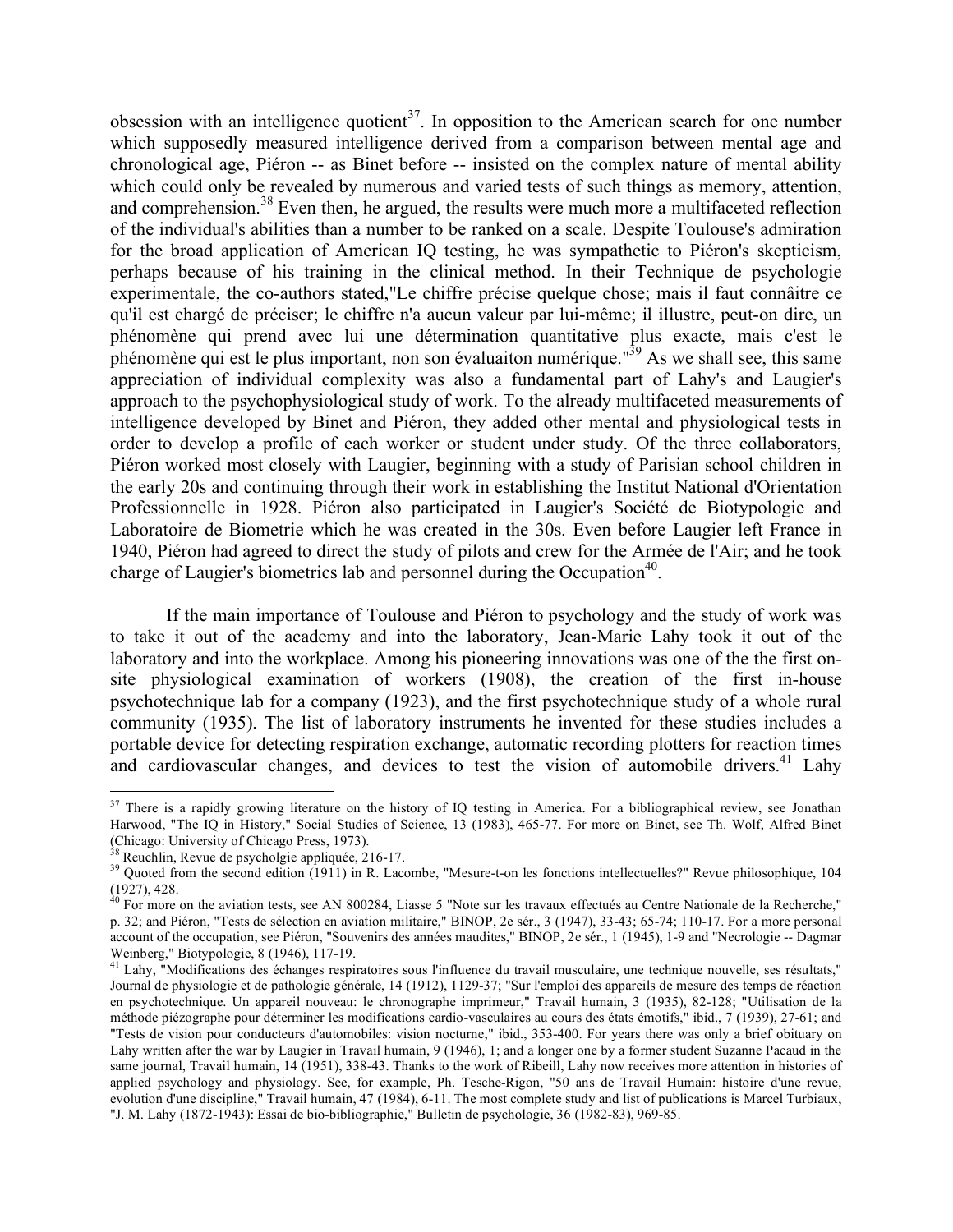published his first article on blood pressure in collaboration with Vaschide in 1902, but his advancement at Toulouse's experimental psychology lab was at first closely tied to Piéron's promotions<sup>42</sup>. Hence, for this and another article published in1904 he listed his position as simply "élève du Laboratoire de psychologie experimentale de l'Ecole des hautes études." Only in 1907 when Piéron succeeded Vaschide as head of the lab, did Lahy take Piéron's place as an assistant. In 1912 when Piéron left for the Sorbonne lab, Lahy became Chef de Travaux. Once in that position, although the lab underwent name and affiliation changes, Lahy remained there until the Second World War. Lahy's method of research was meticulous and long term. He was not one to rush to publish his results. For example, he began a study of typists in 1905 and a second study of tram drivers in 1908 and did not publish the results until 1913 and only then, as he noted, because, "une inquietude, née dans le publique, par suite de l'application en France des méthodes de travail américaines," caused him to publish preliminary findings<sup>43</sup>. He did similar multi-year studies in the 20s and 30s even after he had much better facilities and assistants. Other features of the tram driver and typists studies indicated a pattern for future work. First, as mentioned earlier, Lahy combined psychological and physiological tests which became a basic feature of psychotechnique that distinguished it from Taylorism by its concern with the inner workings of the laborer. Lahy's method, as he later described it with reference to railroad signalmen, was as follows, "Pour étudier les aiguilleurs, nous avons dû apprendre -- autant que possible -- le métier d'aiguilleurs, non seulement au point de vue de la succession des gestes, mais surtout au point de vue des attitudes mentales que commande ce travail. Pour y parvenir, il ne suffit pas d'apprendre le métier comme firent les candidats, mais d'en pénétrer tout le mécanisme psychologique."<sup>44</sup> Lahy's highly empirical approach to the development of tests can also be seen in the typist study, whereby he divided eleven typists into two groups according to their already established reputations for being good or poor typists. Then following the style of Binet, he submitted them to a wide variety of psychological tests (memory, attention) and physiological tests (ambidexterity, reaction time, resistance to fatigue), and looked for correlations. One of the most effective ways Lahy convinced employers to follow his findings was to show them that they would save money. This proved surprisingly easy to do. In the 1908-13 tram study, for example, Lahy started with a simple assumption ( as he had done with typists) about who the best drivers were, namely those who had the fewest accidents and consumed the least electricity. The accident rate was manifest enough, and Lahy was even able to show in his preliminary report that overall electricity use varied as much as 11% between drivers. A new driver might use 35% more power in starting a tram than a good, experienced one<sup>45</sup>. Lahy expanded his study after the war, when the nine electric tram and autobus companies of Paris merged to form the Société de Transport en Commun de la Region Parisien (STCRP), and the president of the new company asked Lahy and Toulouse to apply and extend Lahy's earlier study to the 4500 applicants reviewed each year to drive the 3800 vehicles owned by the company. The most important new development in this work, besides its magnitude, was the fact that the STCRP agreed to build and equip a laboratory

<sup>&</sup>lt;sup>42</sup> Vaschide and Lahy, "La technique de la mésure de la pression sanguine," and "Les données expérimentales et cliniques de la mesure de la pression sanguine," Archives générale de médecine, 8, (1902), 602-39; 711-79

 $^{43}$  Lahy, "La superiorité professionnelle chez les conducteurs de tramways dans ses rapports avec la consommation d'usage electrique," Technique moderne, 7 (1913), 388; "Les conditions psycho-physiologiques de l'aptitude au travail dactylographique," Journal de physiologie et de pathologie générale, 15 (1913), 826-34. The complete versions of these studies were published in

<sup>1927</sup> and 1924 respectively.<br><sup>44</sup> Lahy, "Le premier laboratoire psychotechnique ferroviare français au Chemins de fer du Nord," Travail humain, 1 (1933), 419.<br><sup>45</sup> Ibid., 390.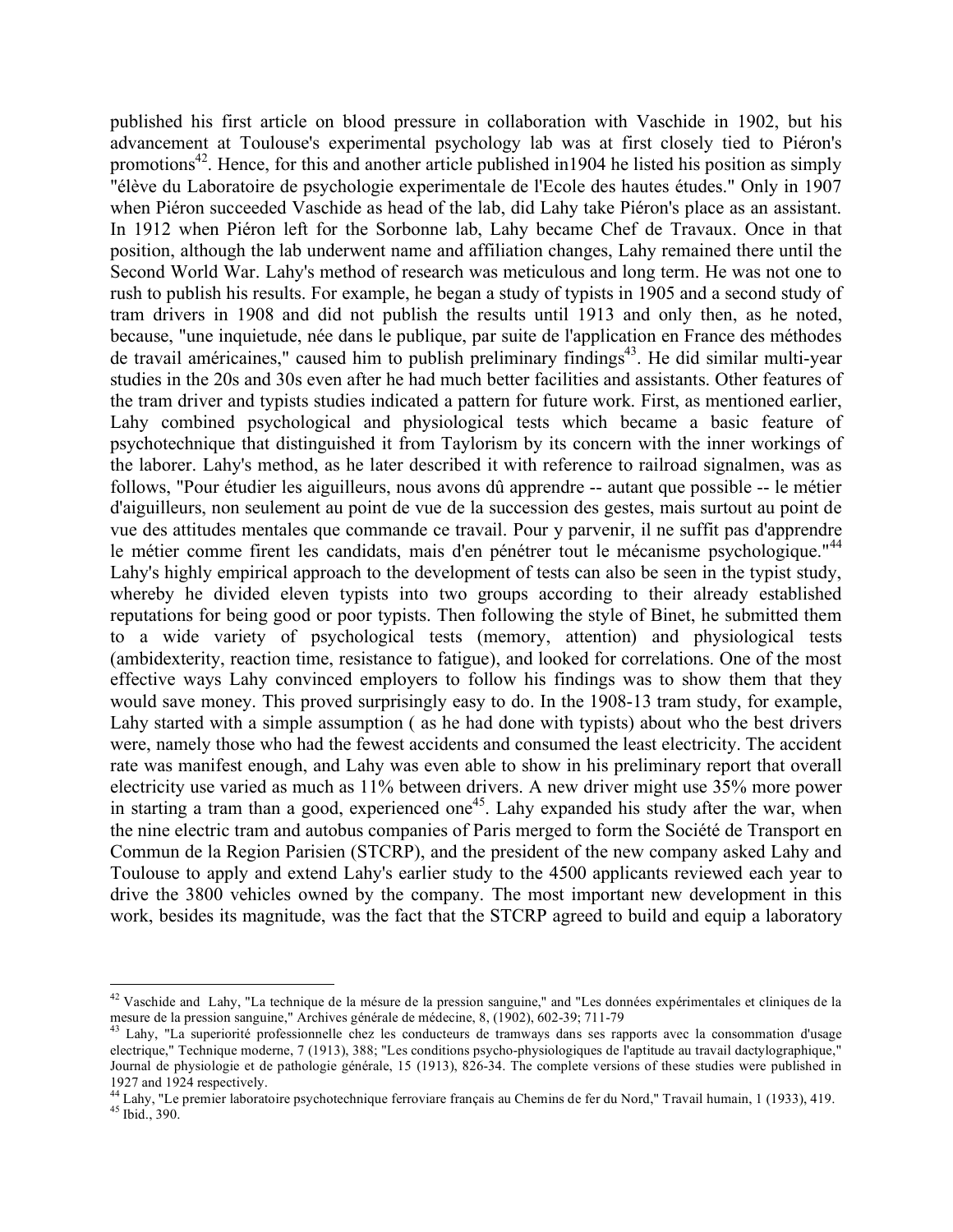for the studies at a new facility in Paris on rue  $\text{Hainaut}^{46}$  Lahy then developed the tests and trained the personnel to run them for the company. When Lahy published his complete study, he had little difficulty persuading the head of the STRCP to write a preface which proudly announced the annual savings of 150,000 fr. per year from reduced dropout of apprentices thanks to Lahy's screening procedures, plus another 1.3 million fr. saved from fewer accidents<sup>47</sup>. A study ten years later showed a drop in accident rates among drivers from 1.53 to 0.27 per year. By 1938 even though the number of buses and cars in Paris had doubled and automobile accidents had risen by  $94\%$ , the number of STRCP accidents had actually declined by  $31\%^{48}$ . Given this success, Lahy found his services in great demand by such enterprises as the tram systems of Marseille and Liége, the French navy, the Belgian Fabrique nationale d'armes de guerre at Herstal, the Polish railways and several department stores in Paris. There was also an impressive list of foreign visitors who came to study Lahy's new techniques, including delegations or students from Russia, Rumania, Spain and the Netherlands<sup>49</sup>. In the 1930s Lahy created another laboratory for the Chemins de fer du Nord, and Laugier did likewise for the Chemins de fer de l'Etat<sup>50</sup>. More will be said on these last developments after a look at how Laugier came to the study of the science of work.

### **Laugier in the Twenties:**

#### **From the Compagnons to the Conservatoire**

When Laugier took up his duties at Toulouse's lab in 1923, he did not immediately begin research on the scientific study of work, despite the progress that had been made by his other three colleagues. Shortly before accepting the appointment as the head of the physiology lab at Sainte Anne, Laugier became involved in a movement for educational reform which kept him from devoting his full attention to the physiology of labor until the end of the decade. For the most part this did not cause him to lose much ground. Toulouse was establishing his open psychiatric hospital; Piéron had his journal, chair, labs and Institute of Psychology to keep him busy; and Lahy had his work with the STCRP which, given his method of proceeding, would take him years to complete. Laugier's detour, meanwhile, rewarded him and the new field handsomely through the new contacts he made in an organization called "Les Compagnons de l'Université nouvelle."

The compagnons hold a special place in the history of educational reform in France because of the dramatic way they first presented their ideas<sup>51</sup>. What more dramatic setting to

<sup>46</sup> Ibid., 1-2. The new facility succeded in capturing popular attention. See, Jacques Boyer, "Le laboratoire psychotechnique," La

nature, 53 (1925), 69-75.<br><sup>47</sup> Preface by L. Bacqueyrisse to Lahy, Selection psychophysiologique des travailleurs. Conducteurs de tramways et d'autobus<br>(Paris: Dunod, 1927), xi-xii.

<sup>&</sup>lt;sup>48</sup> Bacqueyrisse, "La sélection psychotechnique des machinistes et la diminution des accidents," Travail humain, 2 (1934), 442-47; Turbiaux, 975.

<sup>&</sup>lt;sup>49</sup> Pacaud, 340; Turbiaux, 975.<br><sup>50</sup> Lahy, "Le premier laboratoire psychotechnique ferroviaire français aux chemins de fer du Nord," Travail humain, 1 (1933), 409-31; Laugier and D. Weinberg, "Le laboratoire du travail des Chemins de fer de l'Etat," Ibid., 4 (1936), 257-68.<br><sup>51</sup> On the compagnons see John Talbott, The Politics of Educational Reform in France, 1918-1940 (Princeto

University Press, 1969), pp. 34-64.; and Antoine Prost, Histoire de l'enseignement en France, 1800-1967 (Paris: Armand Colin, 1968), pp. 405-32.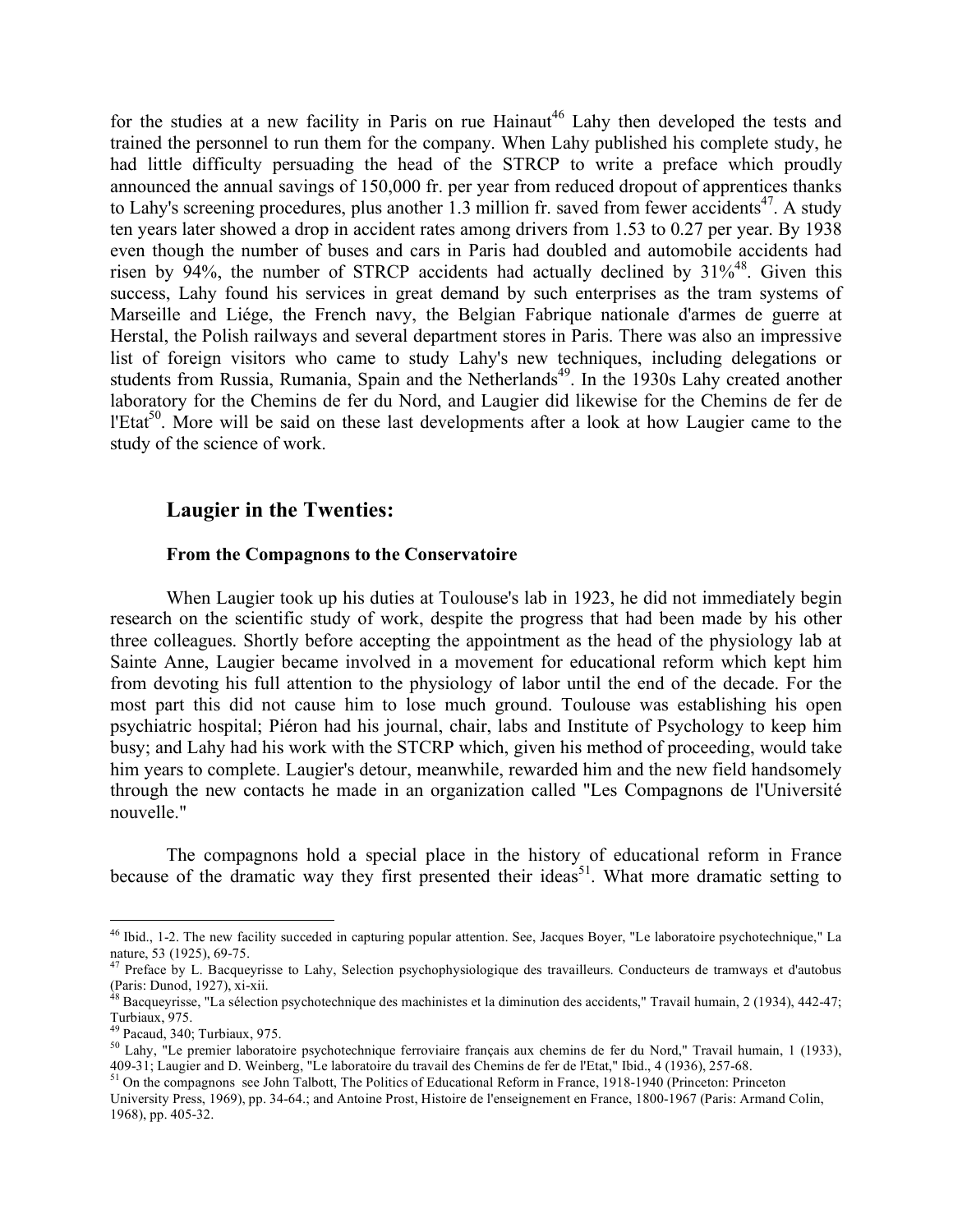begin such a movement than the trenches on the front near Compiègne in the summer of 1917. It was there that several soldiers whose university studies had been interrupted by the war -- Albert Giard, Hippolyte Luc, Edmond Vermeil and J. M. Carée -- found themselves stationed; and to take their minds off the fighting they discussed their past and future schooling<sup>52</sup>. By the end of 1917, having arrived at agreement about the future of France and what its schools should be like when the war ended, they drew up a "manifesto" which appeared in February 1918, signed only "Les compagnons." Two Cahiers published under the pseudonym "Probus" followed shortly thereafter which outlined in more detail the two basic goals of the reformers, "Il faut que tous soient instruits," and "il faut en outre que les meilleurs soient tirées de la foule."<sup>53</sup> The key institution in the reform was the "ecole unique", which would provide the same basic primary education for all French children, and from which the best would be drawn. The broad appeal of the ideas plus the mystery surrounding their authors (the name "compagnons" was chosen to evoke the Middle Ages) added greatly to the popularity and aura of the group. Then in 1919 they purchased a bankrupt monthly entitled Solidarité and began publishing theirs and others' ideas about educational reform, in the process revealing their names. With the mystery gone and the war over, however, the compagnons soon began to slip into the obscurity of other would-be reformers at the time. Some of their original leaders finished their studies and took posts in the provinces -- Carée, for example went to Lyon where he began an illustrious career as a Professor of Comparative Literature -- membership began to decline and the organization was on the verge of disbanding when in February 1921 Henri Laugier joined and was appointed to the Comité Directeur of the compagnons. Laugier has not left a record explaining specifically what motivated him to join the organization, but there are some obvious reasons why he should have been attracted to its work. He was, like the original compagnons, a World War One veteran whose schooling had been interrupted by the war. Moreover, while completing his studies after the war he held a scholarship from theFondation Thiers at the same time as Carée who often gathered the other compagnons for discussions and plans<sup>54</sup>. In the end, Laugier's decision to become involved may have been the result of a suggestion from his mentor Louis Lapicque. The membership lists of the compagnons show occasional interest by a few well-established educators, professors and journalists. For example, in 1920 Jules Fontegne, a professor of orientation professionnelle at Strasbourg, joined as did Jean Perrin and Yvon Delbos, a future Minister of Education who was then a writer for the Depêche de Toulouse. So it was not unprecedented for Lapicque who held the Chair of Physiology at the Sorbonne, to join in June of 1920. It was unusual, however, for him to contribute an article to Solidarité in January of 1921 on the organization of scientific laboratories, which pointed out that the selection of the best laboratory research personnel might be just as important for education as selecting the best students<sup>55</sup>. The following month Laugier, who was then a préparateur for Lapicque, presented himself to the steering committee of the compagnons.

Regardless of Laugier's inspiration, it did not take him long to make a dramatic impact. In the process he demonstrated a knack for organization and action which would be a trademark of his career for the next 50 years. Two months after joining, Laugier presented a proposal to the yearly general assembly for a "campagne d'opinion" to reach the broad public. Almost everyone,

<sup>&</sup>lt;sup>52</sup> J.M. Carée, "L'histoire des 'compagnons," Compagnons de l'université nouvelle (Paris: Fishback, 1920), 3-15.<br><sup>53</sup> Albert Giard, "La doctrine des 'compagnons," ibid., 17.<br><sup>54</sup> Charles-Edward Perrin, "Temoinage d'amiti (Paris: Marcel Didier, 1964), 40. <sup>55</sup> Solidarite, <sup>15</sup> January 1921.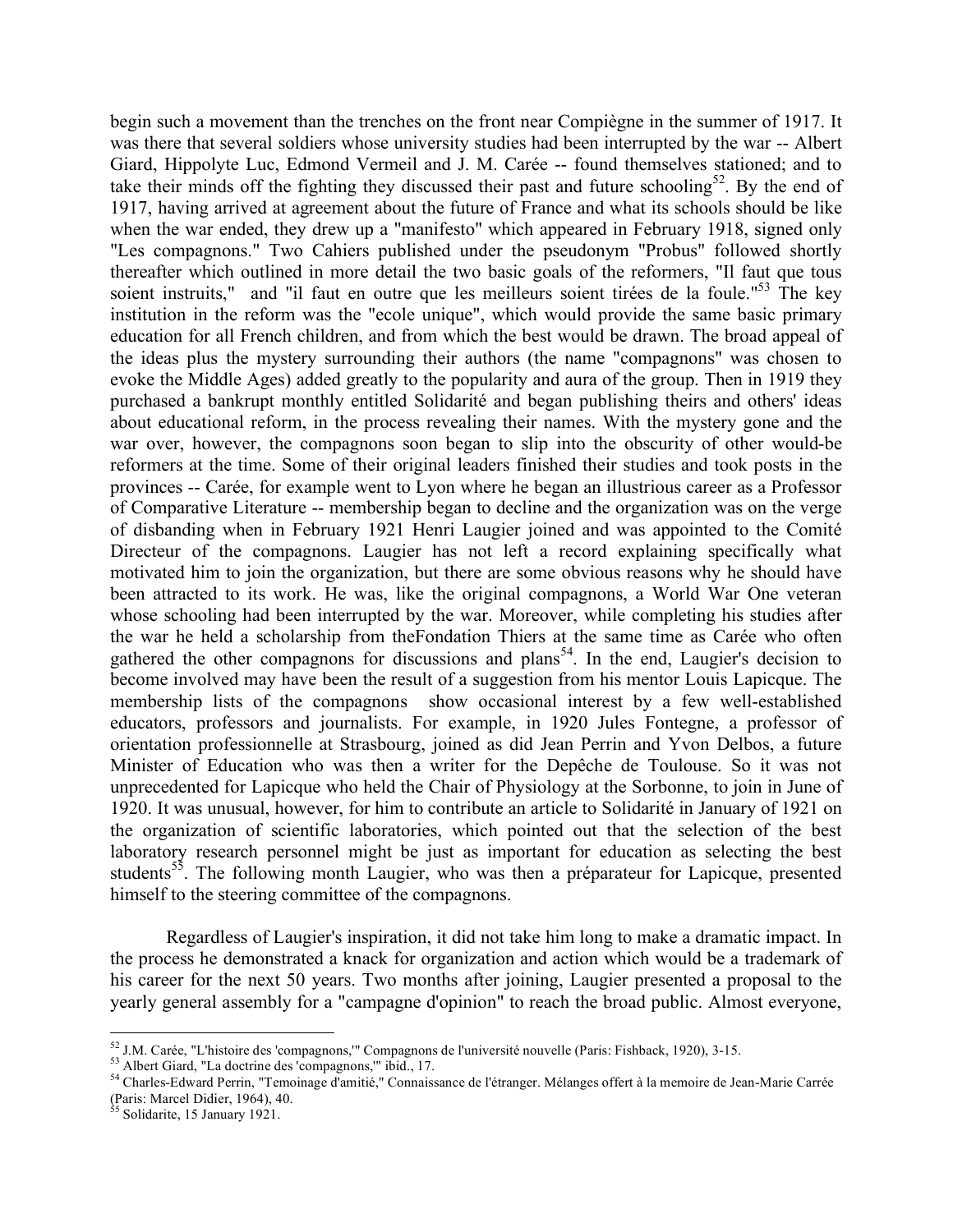Laugier explained, recognized that the goals of the compagnons were laudable, but they needed to reach,"non seulement les universitaires, mais le grand public et de faire pression sur le gouvernement et le Parlement pour qu'ils entrent enfin la voie des réalisations." <sup>56</sup> Despite the radical change this would mean for the organization, the idea was accepted and Laugier was given the title "délégué à la propagande." In the next few months and into the fall, he made plans for a large public meeting to be held in February 1922 on the subject of "l'égalité de tous devant l'enseignement." As main speaker Laugier secured Ferdinand Buisson, a well-known educational reformer and head of the Ligue des droits de l'homme. Even more noteworthy for Laugier's later career were several other political and scientific leaders he persuaded to share the podium and make brief remarks. These included Emil Borel, Yvon Delbos, Edouard Herriot and Paul Painlevé. Laugier's choice of topic and speakers (not to mention his grasp of the notoriety the compagnons could exploit) produced an impressive response from the public, with over a thousand people crowding into the Salle des sociétés savantes for the meeting<sup>57</sup>. The interest continued thereafter as Laugier had hoped. Membership in the compagnons immediately increased; Laugier started a "caisse de propagande" for contributions from patrons; and he organized a "soirée dansante" later in the spring, aimed at more of a university audience than the usual "grand bal." In July 1922 another public meeting was held on the subject of the "Ecole Unique" with a similar mix of educators and political figures as speakers, including Léon Blum<sup>58</sup>. The Comité Directeur was obviously delighted with its new "commisaire de propagande." At the general assembly of 1922 the General Secretary of the compagnons praised Laugier's actions as being "directe, intélligente et intense;" as a result of which the organization's morale was "excellent" and its financial position was " satisfactory." More than that, Laugier's efforts also showed results at the governmental level. After Herriot's victory in the 1924 elections, he appointed a "Commission de l'école unique" with Buisson at its head and Laugier, now president, representing the compagnons<sup>59</sup>. Two others on the commission with whom Laugier would later work were Paul Langevin and Jules Fontegne. The commission presented an exhaustive report and recommendations the following year which, although not implemented, became a standard part of educational reformers' plans between the wars<sup>60</sup>. The work of the commission was also a personal milestone for Laugier who now was part of the highest educational and scientific circles of France. In the fall of 1925, when the Radicals under Painlevé formed a new government and Delbos took the Ministry of Education, he called on Laugier to serve as his "chef de cabinet." Although the government soon fell and Laugier went back to presiding over the compagnons , another measure of his new stature was that when he finally stepped down as president in April 1929, he was succeeded by Paul Langevin<sup>61</sup>. The following year Albert Bayet, an educator who had joined the compagnons shortly after Laugier, launched the Union Rationaliste, and Laugier was a natural choice for the Comité de Direction of the group whose goal was to "défendre et répandre dans le grand public, l'esprit et les méthodes de la science."<sup>62</sup> The organization quickly grew in size as it became an important center for those interested in scientific reform during the 30's, including Paul Langevin (Vice President), as well as Jean Perrin and Emile Borel (both members of the Comité d'honneur). Laugier's work in educational reform in the 20s, thus, helps

<sup>&</sup>lt;sup>56</sup> Ibid., 15 April 1921.<br><sup>57</sup> For an admittedly biased report, see ibid., 15 March 1922.<br><sup>58</sup> Ibid., 20 July 1922.<br><sup>59</sup> J.O., Lois et décrets, 1924, p.11031.<br><sup>60</sup> J.O. Documents parlementaires - Chambre, 1925, annexe 19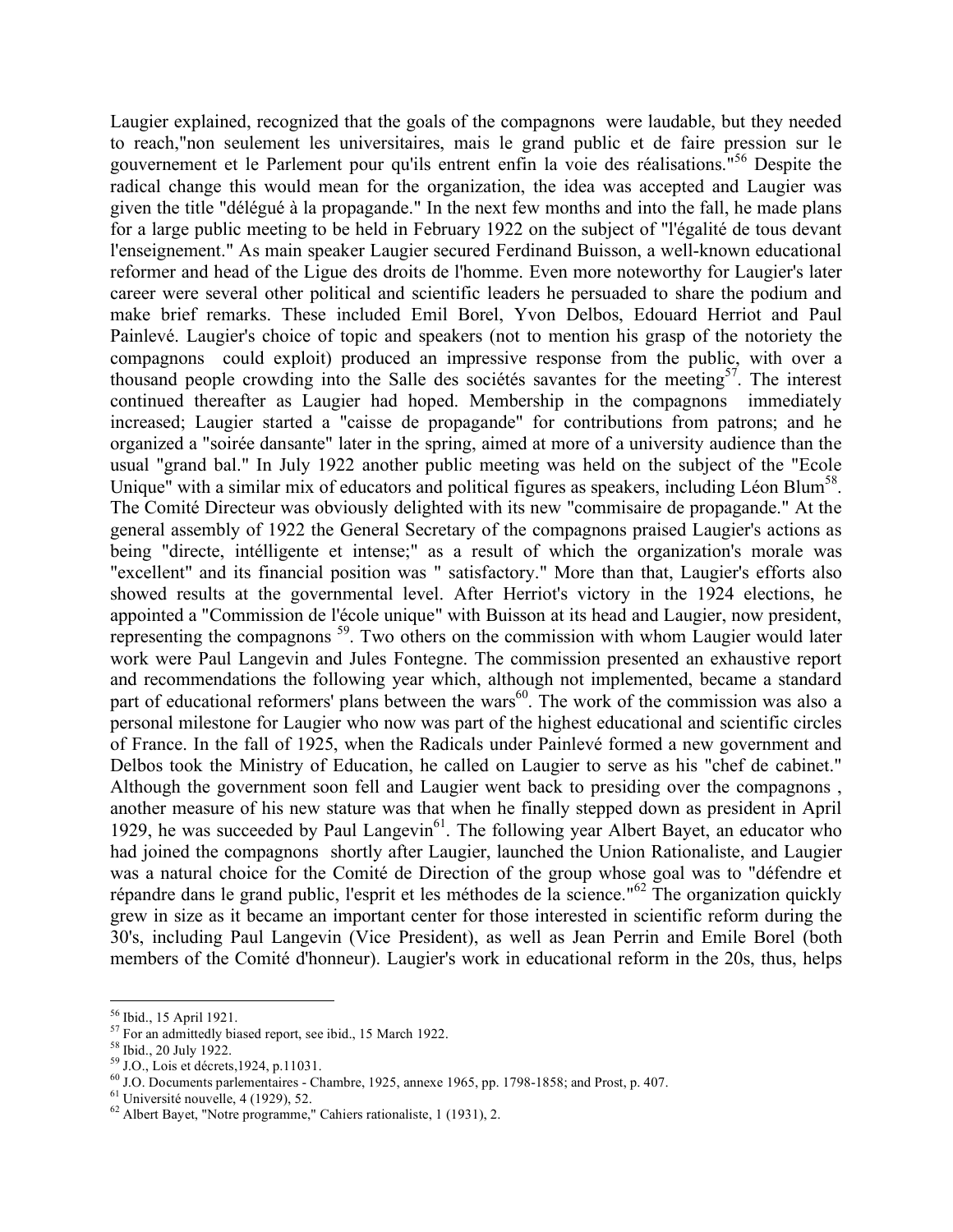explain how he became part of this importantcircle of French scientific reformers during the 1930s.

Laugier's interest in education was also the means by which he became involved in orientation professionnelle. The connection was logical and was recognized by Laugier as early as1921 in an article he wrote for Solidarité entitled, "Sélection: notes eliminatoires et notes decisives." The problem he addressed was the question of how to achieve the second goal of the compagnons : "tirer les meilleurs de la foule." The point of Laugier's article was that there should be more flexibility in the examination practice which eliminated a candidate for higher education who received a low grade in any subject. Perhaps Laugier was thinking of his own uneven performance in school when he urged that a candidate be admitted if a mark in a particular subject was high enough to be a "decisive" indication of ability. As he observed, rather than being well-rounded, "les grands producteurs, qu'ils soient littérateurs, savants, industriels, hommes d'action, sont souvent des cervaux extrêmement specialisées."<sup>63</sup> This article marked the beginning of Laugier's long interest in questions of school promotion, grading and examinations as measures of ability. The following year he participated in a study with Henri Piéron and his wife on the validity of the examination for the "certificat d'études primaires" in which they correlated the results with grades for the school year and performance on psychological tests. The findings for 120 Parisian school children were surprising enough to warrant further study. An average of 55% correlation was found between class rank at the end of the and the results of the exam for the certificate; and only a 20% correlation was found between the exam and the psychological tests. Subsequent studies --including changes in the psychological tests and studies of consistency of grading by comparing the marks of different graders for the same exam -- were given the name "docimology" by Piéron, and in the 20s and 30s became an important part of research in orientation professionnelle<sup>64</sup>. Laugier was also rapporteur of the subcommission on "orientation - sélection" of the parliamentary Commission pour l'Ecole Unique, to which he invited Piéron to give testimony early in  $1925^{65}$ . In the meantime, the movement for orientation professionnelle had gained momentum in the French provinces after the war which focused attention on a different aspect of educational reform: the crisis in apprenticeship selection and training. In effect, it was the question of what to do with the school children who did not continue their studies after primary school, a problem that was as crucial for the individual student as it was for the country, given the reconstruction needs and labor shortage after the First World War<sup>66</sup>. Theorientation professionnelle movement was broadly based. Several centers had been opened after the war in Strasbourg, Bordeaux, Lyon and other provincial cities. A commission was created by the Ministry of Education in 1922 and Fontegne was appointed "inspecteur" in 1924, but many complained that the movement lacked focus and representation in Paris. In 1928 Fontegne, Piéron and Laugier (the compagnons had also established a "commission d'orientation professionnelle") combined their resources to found a center in Paris to be called the Institut National d'Orientation Professionnelle<sup>67</sup>. Its three main goals were to train counselors, conduct

<sup>&</sup>lt;sup>63</sup> Solidarité, 15 June 1921.<br><sup>64</sup> One version of the results given at a 1927 conference on psychotechnique was published as "Etude critique de la valeur<br>sélective du certificat d'études et comparaison de cet examen avec

 $^{65}$  J.O. Documents parlementaires - Chambre, 1925, annexe 1965, pp. 1806-08.<br> $^{66}$  There are several histories of orientation professionnelle. One recent study with a good historical perspective is by Michel Huteau and Jacques Lautry, "Les origines et naissance du mouvement d 'orientation," Orientation scolaire et professionnelle, 8

<sup>(1979), 3-43.&</sup>lt;br> $67$  In addition to Huteau and Lautry, see Piéron, "La place de l'institut dans l'histoire de l'orientation professionnelle," BINOP, 2e sér., 9 (1953), 7-13.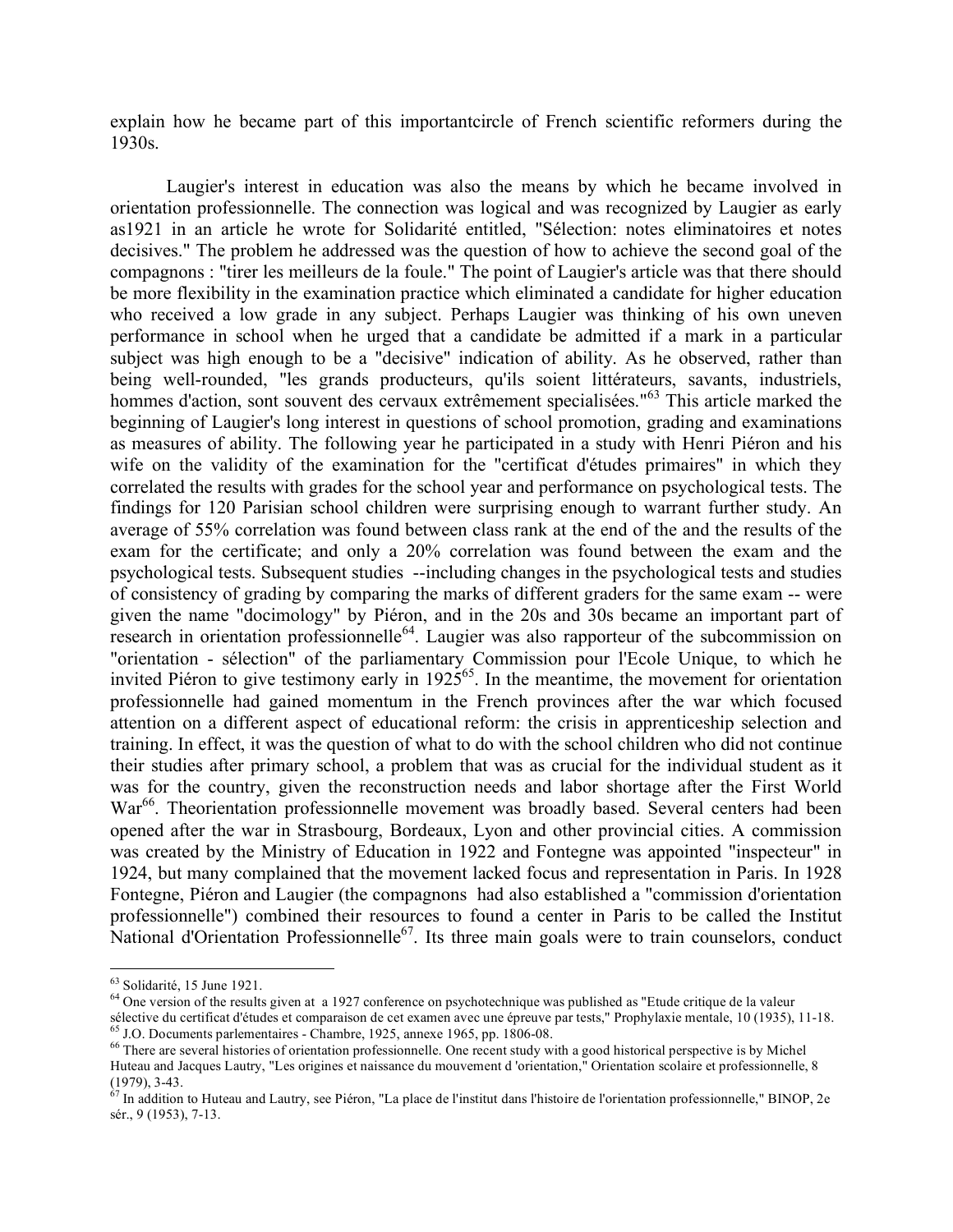research and act as an information center including the publication of a journal. Laugier's participation involved teaching physiology to the classes of 45 students each fall who came to Paris to study for a certificate in counselling. He also continued his research on measurements of school children's ability in conjunction with the institute, and in the process he began collaborating with Dagmar Weinberg, a researcher who was to play a crucial role in Laugier's work during the 30s.

## **Laugier at CNAM:**

#### **Physiology and the Science of Work**

If Laugier's role in founding INOP was an indication of his increased stature by the end of the 1920s, an even more important development in his scientific career was his appointment to the Chair of Physiologie du Travail at the Conservatoire National des Arts et Metiers in 1929. The Conservatoire had tried to support the scientific study of work in the first decades of the twentieth century by creating a Chaire de l'Hygiene Industrielle in 1912, but it was unable to attract individuals of the caliber of Toulouse, Piéron or Lahy. The chair was held briefly by Henri Pottevin from 1923 to 1928, and another Chaire de l'Organisation Technique du Travail Humain was held from 1920 to 1923 by Jean-Paul Langlois. When Pottevin died in November 1928, the two chairs were combined into a "Chaire de Physiologie du Travail, Hygiène Industrielle et Orientation Professionnelle." Laugier was the first to occupy it<sup>68</sup>. The importance of Laugier's appointment can be seen from the fact that before he went to CNAM he had to rely on his position at the Sorbonne and Toulouse's hospital to earn his livelihood. Beginning as a preparateur de physiologie générale for Lapicque at the Faculté des sciences, Laugier was promoted to Chef de travaux in 1923 and Maître de conference in 1929. Given the system of chairs at the Sorbonne, however, he was effectively blocked from further advance until Lapicque died or stepped down. Laugier's position as director of Toulouse's Laboratoire de Physiologie Appliquée à la Prophylaxie Mentale at the new Hôpital Henri Rousselle in 1923 might have served his purposes as a research facility (as it had done for Lahy), especially after it became part of the Ecole pratique des hautes etudes in 1927; but the demand for services at the hospital was so great that most of the lab's activity was devoted to routine tests of patients.<sup>69</sup> In fact, one of the reasons Lahy developed psychotechnique labs on-site in the 1920s was the lack of facilities at Sainte-Anne. Many of his more theoretical studies in the thirties were done at the facilities he created for the STCRP or the Chemins de fer du Nord rather than at the Laboratory of Experimental Psychology at Sainte-Anne.

Laugier's appointment at CNAM was, therefore, a very important change in many ways. Beyond the obvious increased status and income which permitted him to leave Toulouse's lab, it finally gave him an independent base from which to launch a program of scientific research. He now had students, a laboratory and the prestige of CNAM to conduct studies not just on his own but for government and industry as well. In the next ten years Laugier showed the same capacity

<sup>&</sup>lt;sup>68</sup> CNAM. Haute ecole d'applications des connaissances scientifiques. Programme (1930), 131-36. See also Laugier's opening lecture at CNAM, "La physiologie et la science du travail," Revue générale des sciences pures et

<sup>&</sup>lt;sup>69</sup> The number of physiology exams rose from 300 in 1923 to 875 in 1925 and 3,146 in 1927, remaining that high each year thereafter. For tables and charts of services, see Toulouse, "L'Hôpital psychiatrique Henri Rousselle," Prophylaxie mentale, 11 (1937), 35.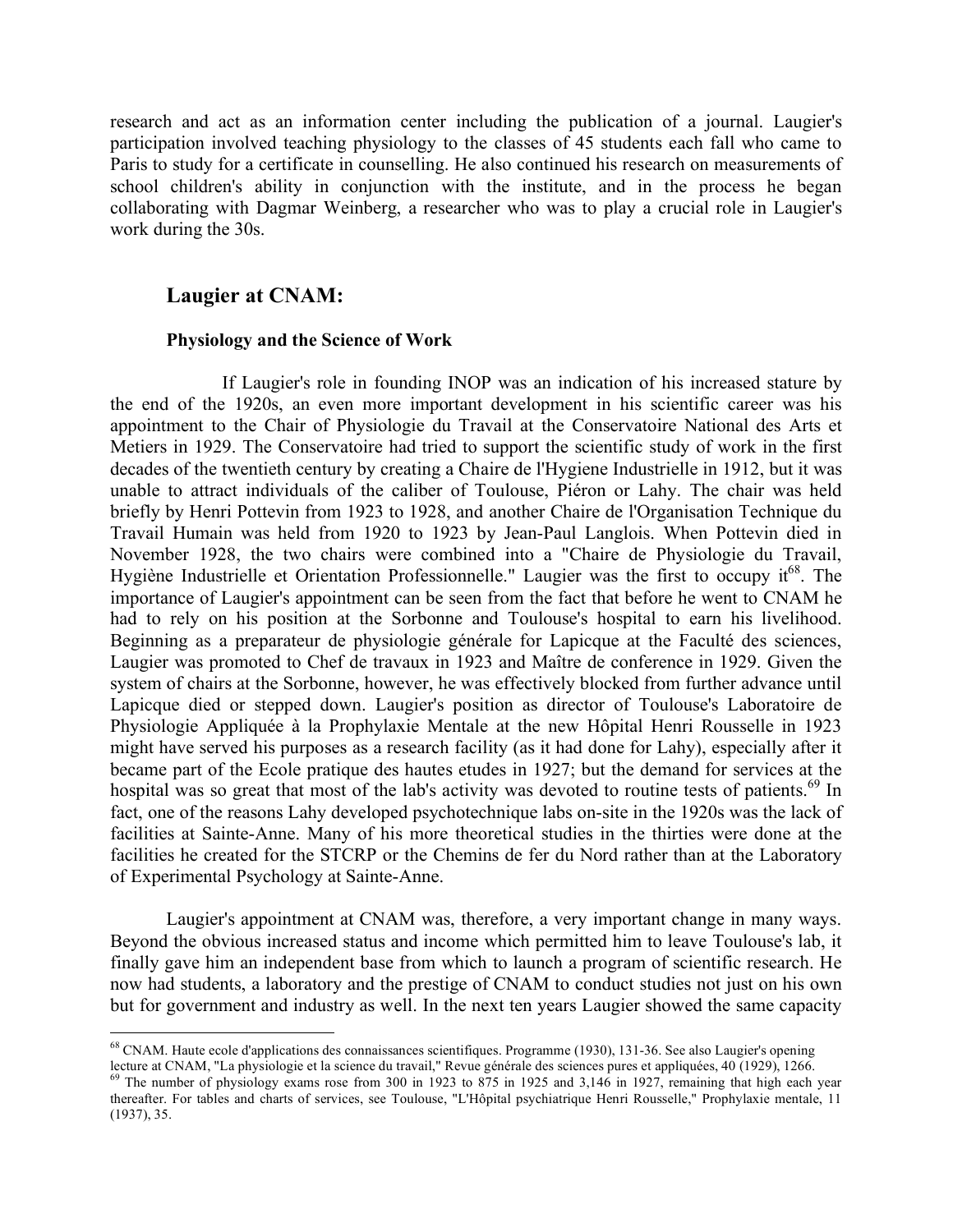for direct, intelligent, and intense action that he had demonstrated earlier with the compagnons . The result left a lasting mark on the new field of the scientific study of work. Laugier's research while he was at the CNAM can be divided into three areas: physiology of labor, orientation professionnelle and biotypology. Although there was much overlapping between these fields, the first two represented work begun with or inspired by Piéron and Lahy, whereas biotypology represented an attempt to create a new field of study. Much of Laugier's work on the physiology of labor was similar to Lahy's in psychotechnique with direct applications in industry. For example, Laugier repaired the equipment at CNAM dating from 1910 designed to simulate conditions in a mine, and set students to work on the effects of variations in temperature and pressure. He and his students also conducted studies on the conditions of dye workers, the selection of welders and the work of railroad switchmen. The latter studies were done at the laboratory Laugier designed for the Chemins de fer de l'Etat which opened at the Gare Saint Lazare in May of  $1933$ .<sup>70</sup>

The similarity of Laugier's work to Lahy's should not mask a disagreement between them, at least in emphasis, about the nature of their research. Laugier was generally less concerned about direct applications of his findings to the specific task of selection as demanded by industry, and more interested in discovering basic information with more general applicability. This difference rose most clearly to the surface with the establishment of the railroad laboratories each created in the 30s. The month after Laugier's lab opened at the Gare Saint Lazare, Lahy published an article in the first issue of the Travail humain, the new journal they co-edited, entitled, "Le premier laboratoire psychotechnique ferroviare français aux Chemins de fer du Nord."<sup>71</sup> Barely disguising his reference to Laugier's new enterprise, Lahy pointed out that large and expensive facilities did not help show the applications of science to industry when they required "de gros frais pour un rendement, qui parfois, était plus apparent que réel." In contrast, Lahy's approach was to use scientific laboratory methods, but always and above all keeping in mind "le rendement de laboratoire en fonction des besoins de l'entreprise dans laquelle il est integré." <sup>72</sup> The result, as could be seen from Lahy's tram study in 1908 through his work for the Chemins de fer du Nord, was a procedure that started with an examination of the specific job for which the industry wished to select candidates, followed by an analysis of requirements for the work (both physiological and psychological), and the design of tests and devices to measure the skills and aptitude of workers. As was his style, Laugier avoided a confrontation and chose not to publish an immediate reply. In fact, it was not until three years later that he responded to the remarks of his co-editor. In an article for Travail Humain about the shift of his railroad laboratory to new quarters at Viroflay, Laugier stated, "Ce laboratoire n'a pas été conçu comme un simple organisme d'application devant utiliser les nombreuses données acquises au cours d'un passé récent par les psychotechniciens en vue de la sélection du personnel; it doit être en outre un véritable organe de recherche ayant pour but de faire progresser activement les méthodes et les

 $70$  W. Liberson and P. Marquès, "Recherches sur le travail à température élevée effectuées dans une mine artificielle," Travail humain, 2 (1934), 39-69; Bonnardel and Laugier, "Aptitudes requises pour le personnel de la fabrication dans les usinesde matières colorantes, BINOP, 3 (1931), 155-60; H. Laugier, D. Kowarski and D. Weinberg, "Un essai de séléction psychophysiologique d'ouvriers soudeurs," Travail humain, 5 (1937), 182-211. On the lab see Laugier and Weinberg, "Etude du métier d'aiguilleur des chemins de fer," Travail humain, 7 (1939), 128-46; Laugier and Weinberg, "Le laboratoire du travail des Chemins de fer de l'Etat français," Travail humain, 4 (1936), 257. The Director of the railroad was Raoul Dautry with whom Laugier would later collaborate after Dautry became Minister of Armement in 1939 and Laugier headed the CNRS.<br><sup>71</sup> Travail humain, 1 (1933), 409-31.<br><sup>72</sup> Ibid. 410-11..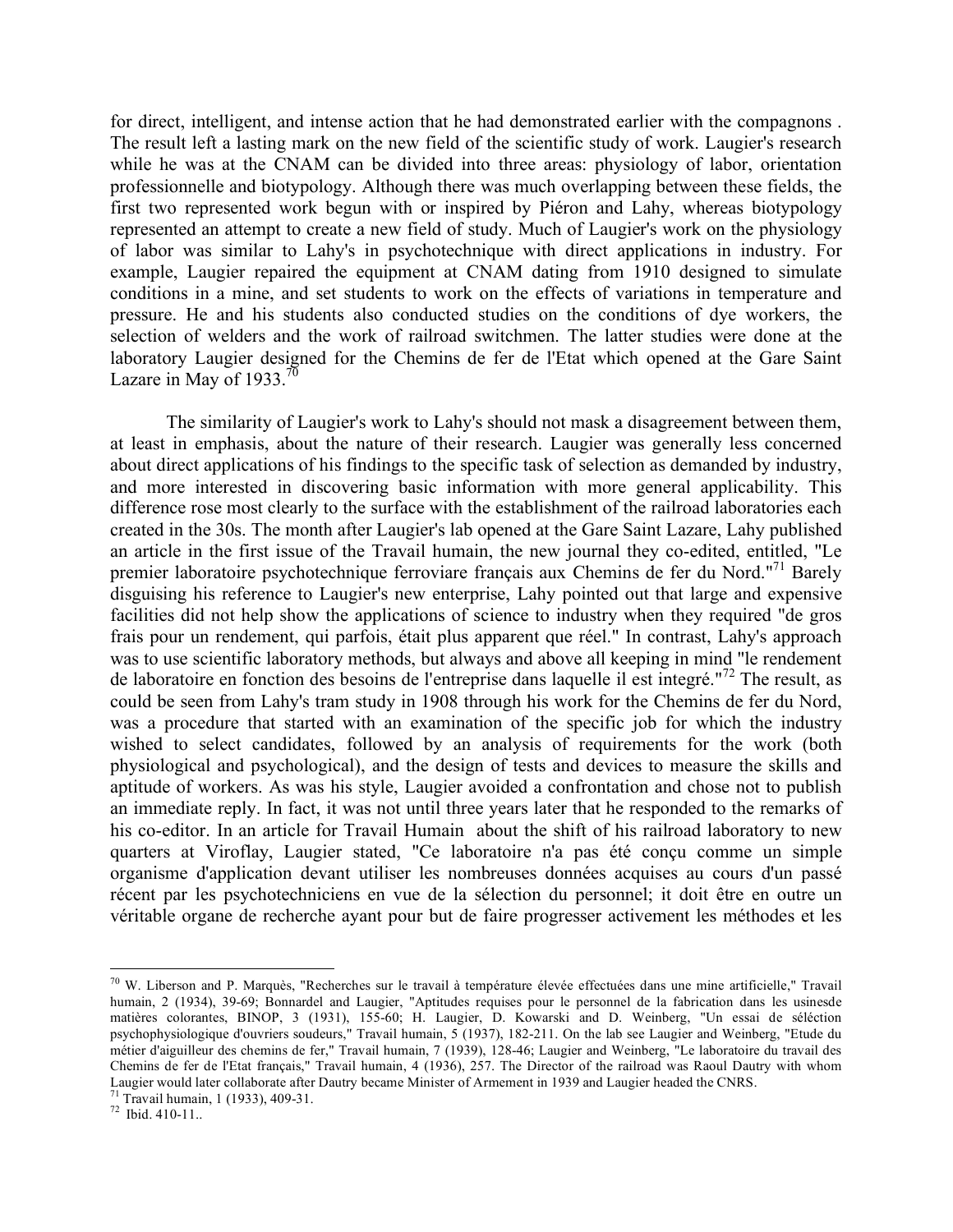techniques relatives à l'utilisation rationnelle de la main-d'oeuvre dans une grande entreprise."<sup>73</sup> This meant that in theory Laugier's goal was to develop a general method of testing potential employees who could then be matched to the wide variety of positions in the enterprise. Thus, in addition to being inclined towards different sides of the balance between pure and applied research, Lahy and Laugier also disagreed on the fundamental question of whether the worker was selected for the work or the work was selected for the worker.

In practice, the two approaches were not incompatible. Laugier and his students could and did use the findings of Lahy for specific tests and jobs; and as mentioned above, Laugier's railroad lab did a number of studies designed to screen workers for specific jobs such as welding and train switching; and, in fact, the main reason for the move to Viroflay was that there was not enough room at the old facilities for the increasing testing the company required<sup>74</sup>. On his part, Lahy pointed with pride to changes in typewriter design based on the findings of his studies that showed limitations in what typists could do using exisiting machines.<sup>75</sup> Not only was the suitability of the work being studied for the worker, but the machine as well, the modern science of ergonometrics. Above all, the founding of Travail humain was a conscious effort to define the common ground between Lahy and Laugier. In fact, the "Avant-propos" read much like a joint communiqué from a peace conference, defining the field of coverage very broadly, "physiologie du travail, la psychotechnique, l'orientation et la sélection scolaires et professionnelles, le contrôle biologique de l'education physique et des sports." If the scope was broad, however, the approach to these subjects would be very carefully watched. "Cette revue ne saurait devenir une revue de physiologie ou de psychologie pures; elle publiera seulement des travaux de cet ordre à partir de l'instant où ces recherches entraîneront ou laisseront prévoir des applications prochaines. Du côté pratique, sa limite se trouvera au point où ces questions d'organisation scientifique du travail deviennent purement économiques, administratives ou techniques, et où les problèmes de biologie humaine cessent d'y jouer un rôle." 76

This difference in emphasis reveals the importance of Laugier's continuing interest in general questions of physiology after his appointment at CNAM. It was partly a carryover of his previous research as well as the result of his teaching responsibilities at the Faculté des sciences and CNAM. Included was additional work on muscle fatigue, but also new research on blood pressure and kidney functions.<sup>77</sup> Laugier's effort to determine the general aptitude of workers was consistent with his interest in orientation professionnelle, his second major area of research while at CNAM. These studies grew out of his earlier interest in educational reform and focused on correlating school grades, competitive exams and psychophysiological tests. The subjects varied from Parisian primary school children to baccalaureat candidates and apprentice school graduates. One pioneering study looked at 4800 students at the Faculté des sciences to compare

<sup>&</sup>lt;sup>73</sup> Laugier and Weinberg, "Le laboratoire du travail," 257.<br><sup>74</sup> Ibid., 265-68. In 1935 the number of candidates screened was 1,315; in the first half of 1936 it was 2,238.<br><sup>75</sup> See article by J.-H. Estroup, "Etude psych

<sup>&</sup>lt;sup>76</sup> Travail humain, 1 (1933), 1-2. An analysis of the content of articles up to 1940 by Reshce-Rison, 10, shows that the balance was maintained remarkably well. It is telling, however, that the journal was published by CNAM, another indication of Laugier's

<sup>&</sup>lt;sup>77</sup> S. Belluc, J. Chaussin, J. Cotytet, H. Laugier, and Th. Ranson, "Recherches sur la fonction rénale," Travail humain, 6 (1938), 437-48. See also A. Fessard, H. Laugier and S. Noud, "Sur un indice de ténacité au cours du travail statique, Travail humain, 1 (1933), 32-48; and A.-B. and A. Fessard, D. Kowarsky and H. Laugier, "Action d'exercise physique sur la pression arterielle chez l'enfant: evolution avec âge," Travail humain, 2 (1934), 157-85.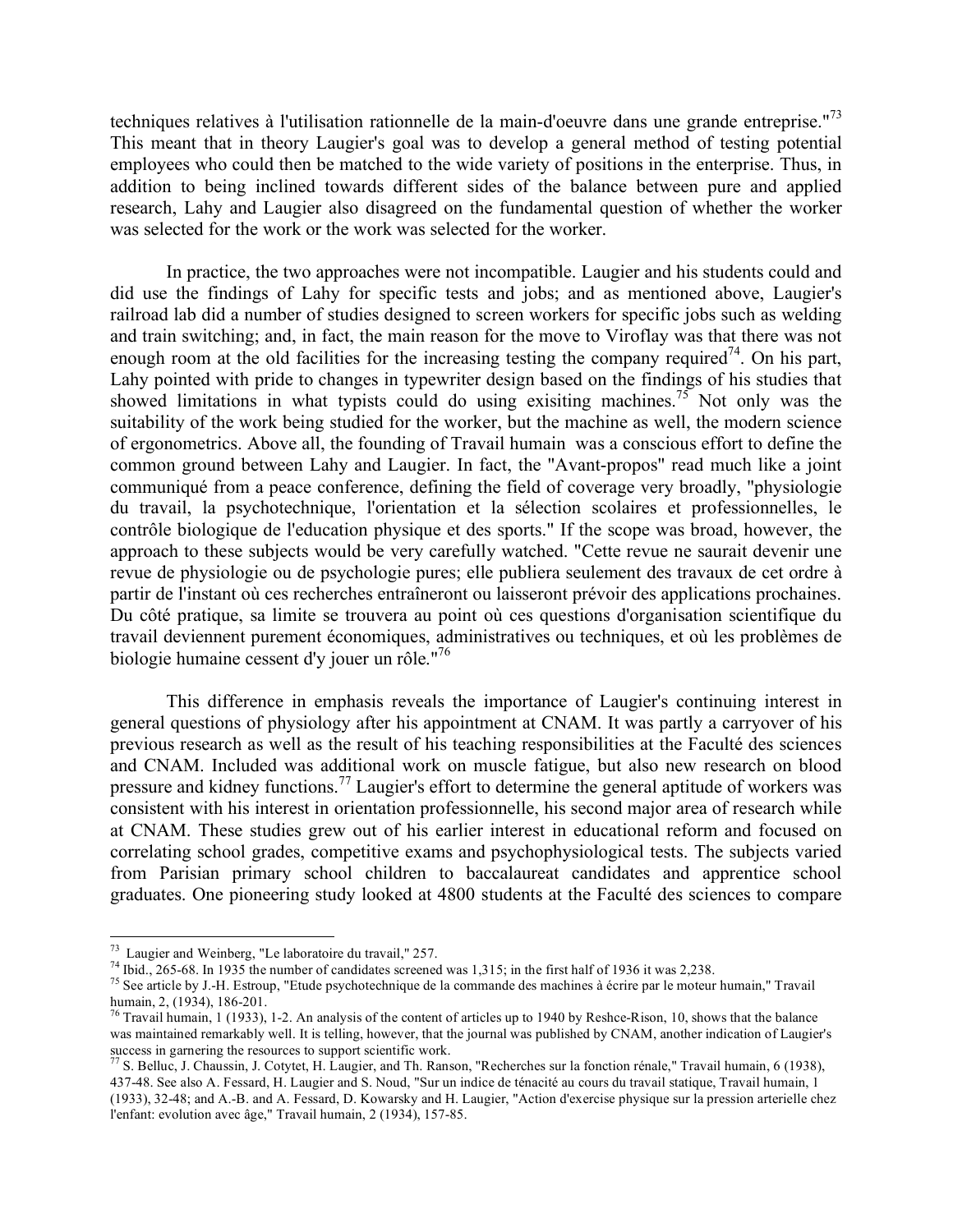differences in science grades between male and female students<sup>78</sup>. Laugier also conducted orientation professionnelle studies of a more "applied" nature, which were commissioned by outside agencies, such as one for INOP on the professional goals of school children and apprentices, and the design of a mobile laboratory for the Ministry of Justice to test delinquents at youth detention centers. The largest of these projects was financed by the Carnegie Foundation as part of an international study comparing access to higher education in several countries. Laugier and Weinberg based the French study on the grading of baccalaureat exams at several Parisian lycées<sup>79</sup>.

Laugier initially collaborated with Piéron in this work, then with Dagmar Weinberg who became an increasingly important researcher in her own right, and whose career also demonstrates Laugier's ability to attract top talent. Weinberg was born in Russia in 1897, then lived in Germany before coming to France after the First World War. She worked briefly with Lahy at Toulouse's lab, then with Piéron before joining Laugier at CNAM. Her first work was compiling extensive bibliographies for the research labs and journals because of her knowledge of several foreign languages; but her mathematical ability and facility with statistics proved to be far more valuable in the highly quantitative fields of psychotechniqe and biometrics. Laugier made her Chef de travaux and eventually Directeur-adjoint of the Biometrics Lab at Viroflay<sup>80</sup>. Although Weinberg's career shows the faults in a system which delayed or limited the career advancement of a woman, the fact that she was attracted to Laugier is another indication both of his ability to command the resources to support her work as well as his knack for recognizing talent and allowing it to flourish. The final area of research that Laugier pursued from his new base at CNAM was biotypology. It was, in effect, a new idea, inspired, if not originated, by Toulouse but implemented by Laugier. Its goal, as described in the 1932 founding statutes of the Société de biotypologie, was, "l'étude scientifique des types humains par la recherche des corrélations entre les diverses caractères morphologiques, physiologiques, psychologiques, pathologiques, psychiatriques et l'application de ces données dans les diverses branches de l'activité humaine: eugénique, pathologie, psychiatrie, pédagogie, orientation et sélection professionnelle, organisation rationnelle du travail humain, prophylaxie criminelle."<sup>81</sup> The broad scope was reminiscent of Toulouse's "biocratie" and his call for a single mandatory psychophysiological test of all before entry into school or factory. And with good reason. Toulouse was Vice President of the society along with Piéron, according to whom Toulouse was also the founding inspiration, albeit with so many other projects that he needed to find collaborators. In this case, according to Piéron, the society was "née et a vecu réellement grâce à son Secretaire général Henri Laugier."<sup>82</sup> The eugenic purposes mentioned in the founding goals were in keeping with some of Toulouse's long standing interests. His earliest writings sought to

 $^{78}$  Laugier and Weinberg, "Etude comparée des notes d'examens des étudiants et des étudiantes en sciences," Travail humain, 3 (1935), 62-81. For an example of other work, see article by Laugier, Piéron and Piéron; and Laugier and Weinberg, "Contribution

à l'étude du progrès de l'apprentissage et de l'efficience du travail dans les activités alternantes," Travail humain, 2 (1934), 448.<br><sup>79</sup> P. Grawitz, H. Laugier and D. Weinberg, "Une enquête sur les goûts des écoliers et (1935), 8- 26; Laugier and Weinberg, "Etude et orientation professionnelle des jeunes déliquants: Un laboratoire ambulant de psychophysiologie," Travail humain, 4 (1936), 269-79; Laugier and Weinberg, Recherches sur la solidarité et independance des aptitudes intellectuelles d'après les notes des examens ecrits du baccalaureat (Paris: Chantenay, 1938). For more background on the Carnegie work, see Conference on Examinations under the Auspices of the Carnegie Foundation. Dinard, France (September 16-19, 1938), Paul Monroe, ed. (New York: Columbia University, 1939).

<sup>&</sup>lt;sup>80</sup> Brief obituaries can be found in BINOP, 2 sér., 3 (1947), 32 and Biotypologie, 8 (1946), 116-19.<br><sup>81</sup> "Statuts de la Société de biotypologie," Biotypologie, 1 (1932/33), 40.<br><sup>82</sup> "Vingt ans de biotypologie," Biotypol médecine was only a figurehead.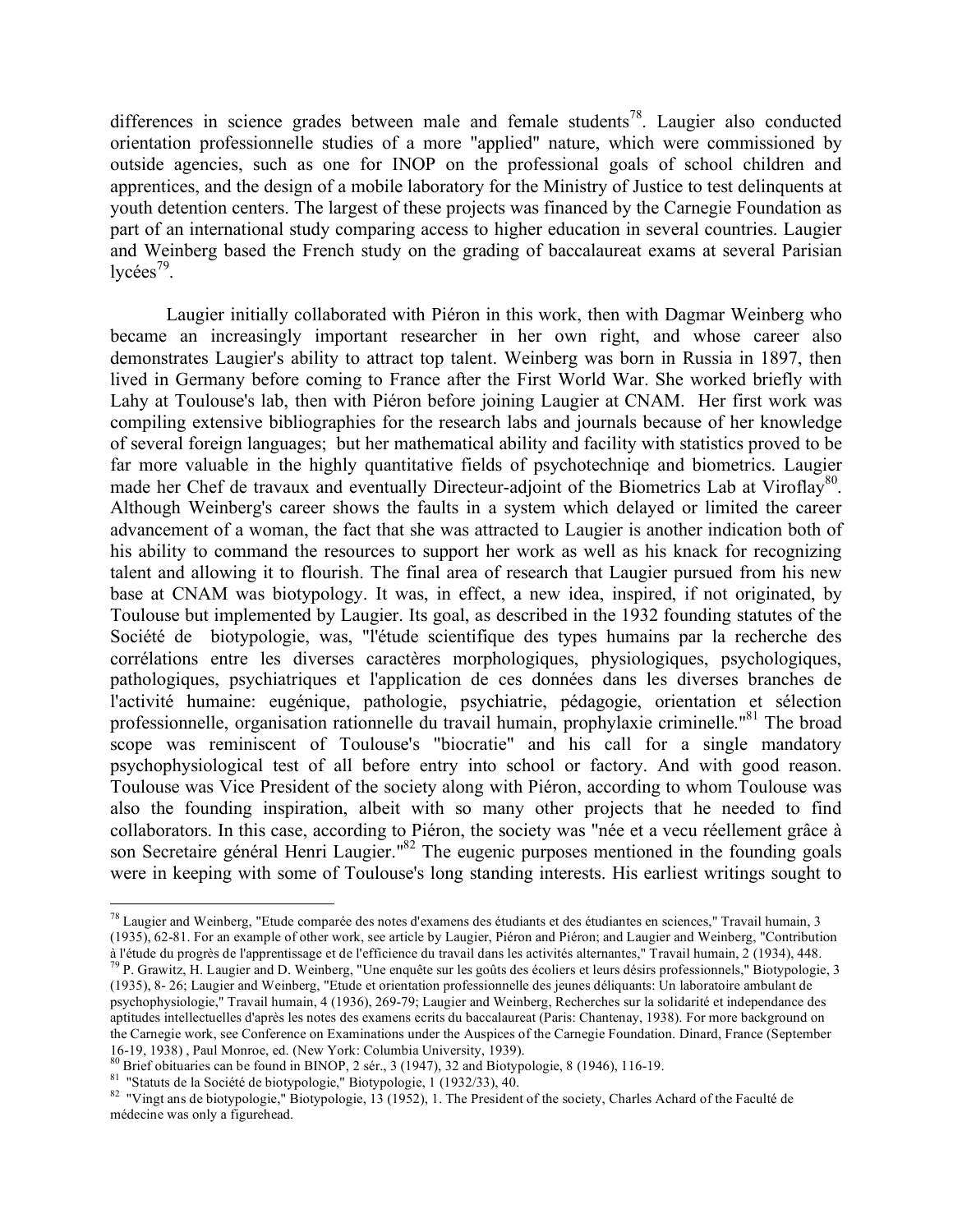determine and correct human problems scientifically through medecine and biology. His Ligue de Prophylaxie Mentale, whose board Laugier joined in 1925 and remained on well after the Second World War, assigned all sorts of effects such as alcoholism, criminality, and sexual perversion, to biological (and usually hereditary) causes. In calling for his open psychiatric hospital, Toulouse had admitted that eugenics was the only long-range solution to problems of mental illness.

In 1931 Toulouse created a new organization with more explicit eugenic goals, the Association d'Etudes Sexologique (with Laugier as a Vice President, Lahy as treasurer and Piéron a founding member). Its goal was to look more specifically at how to correct the many problems of the human race that were the result of the fact that, "La procréation des enfants a été livrée à une véritable anarchie sentimentale. Et l'homme qui a été de bonne heure assez avisé pour chercher le meilleur rendement des animaux domestiques, dont il a perfectionné les races, et qu'il a eu l'idée de châtrer pour les rendre plus dociles, paraît se désinteresser de ses propres rejetons. Si bien que les enfants naissent au hasard des unions; beaucoup sont porteurs de tares qui nécessitent des secours et des soins ruineux, hors de proportion avec les maigres résultats obtenus. La syphillis, la folie et toutes les dispositions morbides se donnent libre carrière."<sup>83</sup> Toulouse's new Société de biotypologie fit into this scheme by systematically examining and classifying human beings, a prerequisite to better mating and procreation in the future. It was hardly the first to try to classify human types scientifically, nor was it even the first to do so with eugenic goals in mind. Most notably the founder of eugenics, Francis Galton, endowed a Chair of Biometrics at University College London in 1906 for a similar purpose. The first holder of the chair, Karl Pearson created a school of biometrics which was another inspiration for the French founders of the Société de biotypologie<sup>84</sup>. Like their English counterparts, the French biotypologists followed a similar general path from questionable scientific beginnings to legitimate statistical and human biological research. The first step along these lines was the development of a standard biotypological form which was to be used to record information about subjects in all studies in order to build a common base from which to make broad comparisons of individuals. The task of drawing up such a form was a joint effort between Toulouse's hospital labs and Laugier's CNAM lab, with Dagmar Weinberg acting as coordinator<sup>85</sup>. The form -following the general methods developed over the years by Lahy, Piéron and Laugier -- was divided into five parts: anthropometry, physiology, general medecine, psychology and psychiatry. The original questionnaire solicited information about such things as hereditary antecedents, ethnic and morphological classification, but because the answers could not be quantified, they did not figure in subsequent studies which followed the general method of constructing a biotypological profile of each individual. Piéron did not exaggerate about Laugier's importance to the society. He not only functioned as Secretary-general but his lab at CNAM conducted many of the studies which were published in a new journal, Biotypologie. Several of them had a very practical bent. For example, one of the first was the compilation of new growth charts for French children which had not been changed since 1910. Almost 7,000 Paris school children of ages 5 to 13 were examined and the results published in 1935. Another study was conducted for the Ligue nationale contre le péril vénérien to determine the biotypological profile of a group of children whose mothers had been treated for syphilis. By the end of the 30s Weinberg was comparing the

<sup>&</sup>lt;sup>83</sup> Toulouse, "Le problème sexologique," Bulletin de l'Association d'études sexologiques, 1 (1932), 2-3.<br><sup>84</sup> Eugène Schreider, "Henri Laugier (1888-1973), Biométrie humaine, 8 (1973), 5; Donald A. MacKenzie, Statistics

 $85$  Laugier, Toulouse and Weinberg, "Biotypologie et classification scolaire," Prophylaxie mentale, 9 (1934), 125-27.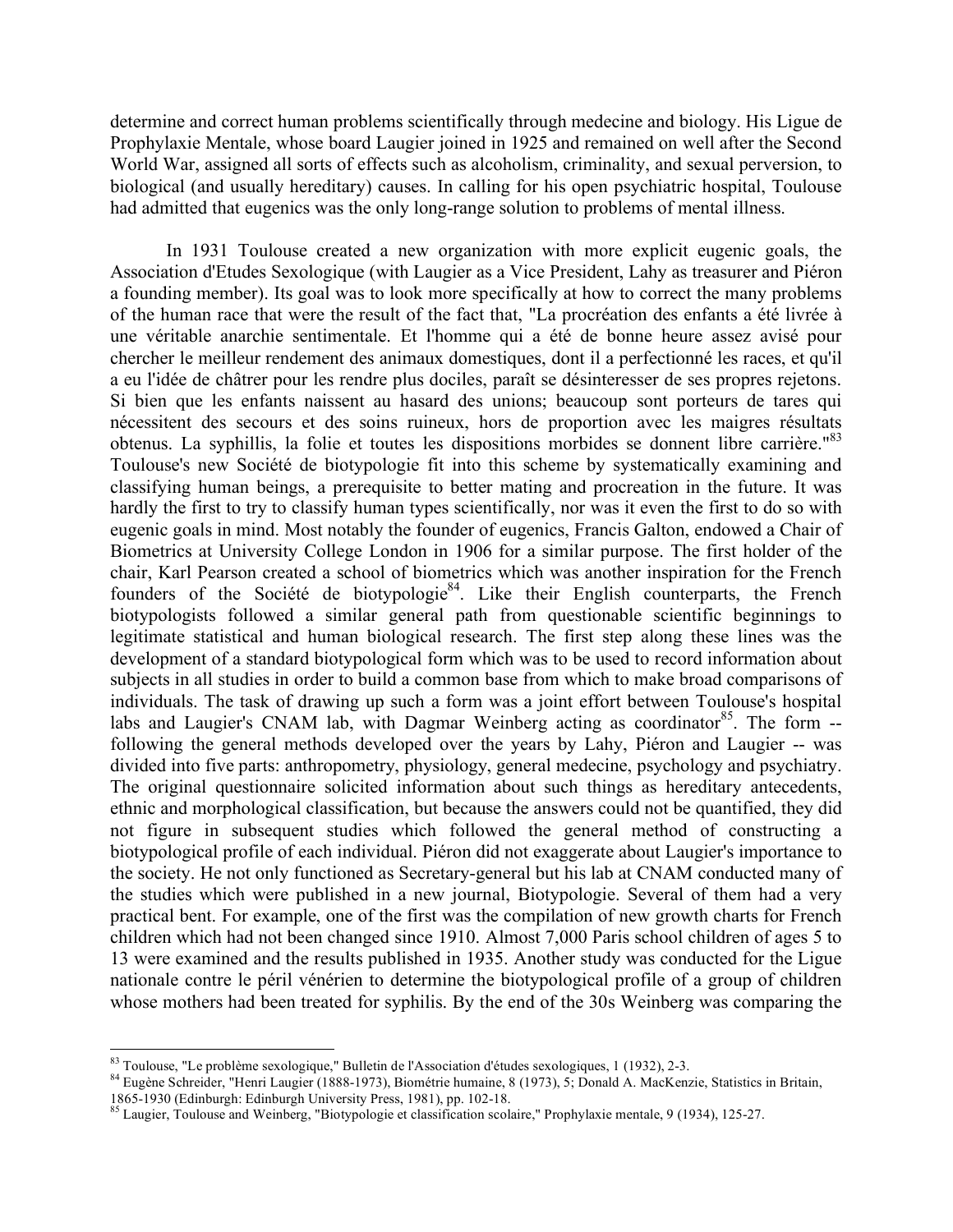biotypological profiles of children according to the standard of living of their parents<sup>86</sup>. The point here is not to give a detailed analysis of the work of the society but to indicate again Laugier's abilities as an organizer of science to mobilize the resources, draw people together from a variety of disciplines, establish a scientific society and journal, conduct research and publish results. The work continued at Viroflay under the name of the Laboratoire de Biometrie after Laugier resigned his chair at CNAM in 1937 to take his new positions as Chair of Physiology at the Sorbonne and chef du Service centrale de la recherche scientifique, created in January 1937<sup>87</sup>.

Laugier's appointment at the Sorbonne was largely honorary. Two years earlier he had been made Professor without chair, so the promotion was not unexpected. His new responsibilities in government -- in 1938 he even served for a while in Delbos's Ministry of Foreign Affairs -- prevented him from functioning in the new university position before the war. He did, however, keep an interest in research through the biometrics laboratory. Begun in 1933 at an apprentice school of the railroads at La Garenne-la-folie, Laugier's work with railroad personnel moved to the facility at the Gare Saint Lazare later that year and in May of 1936 to the much larger building at Viroflay. Two separate developments helped Laugier transform the onsite industrial lab into a government supported biometrics lab. First was the nationalization of the French railroads which meant that the lab was no longer privately owned. This had begun in 1908 when the Chemins de fer de l'Etat was created, and was completed in August 1937, i.e. shortly before Laugier left CNAM, with the establishment of the SNCF<sup>88</sup>. More important, as was noted above, Laugier had designed the lab all along as a more general research facility than the labs of Lahy;. This was most obviously reflected in the name Laugier chose "Laboratoire du travail" rather than "Laboratoire de psychotechnique." The result was that it did not require a great change in mission or personnel to make the Viroflay facility into a more general research lab of biometrics. The first credits from the Caisse nationale had already been obtained in 1936, and on June 15, 1937 Perrin's Conseil de la caisse officially established it as the Laboratoire de Biometrie of the government. Over 500,000 francs went to the lab between 1936 and 1940<sup>89</sup>.

The work of the biometrics lab continued much as it had before Laugier assumed his new positions. Laugier remained Director, but Dagmar Weinberg effectively ran the facility. Freed from dependence on the railroad, the lab could undertake studies without direct applications, such as the study of correlations between biotypology, family background and performance in school. Then an important change occurred after the Munich Crisis when war began to loom on the horizon, and plans were made to use the biometrics lab for war mobilization. A June 19, 1939 meeting of the Conseil Superieur de la Recherche Scientifique set the following tasks for the Laboratoire de Biometrie in the coming fiscal year, "les méthodes de sélection des pilotes d'avions, des pointeurs de tir, des télémétristes; l'étude des conditions de travail en atmosphère close (fortifications, coupoles de tir, etc....) For this work the Council established a credit of

<sup>86</sup> A.-B. and A. Fessard, J. Laufer, and H. Laugier, "Nouvelles tables de croissance des ecoliers parisiens. Poids. Taille" Biotypologie, 3 (1935), 106-45; Toulouse, M. Badonnel, Kacenelenbogen, and Weinberg, "Enquête sur un groupe d'enfants issus de méres syphilitiques traitées," Biotypologie, 4 (1936), 7-39; P. Delaporte and D. Weinberg, "De quelques aptitudes physiques et mentales des enfants et de leur valeur réussite scolaire en relation avec le niveau de vie des familles. Analyse statistique et

factorielle," Biotypologie, 7 (1939), 161-91.<br><sup>87</sup> Picard and Pradoura, 26-28. 88 Lucien Vilain, L'evolution du matière moteur et roulant des Chemins de fer de l'Etat (Paris: Editions Vincent Fréal, 1967), 19-<br><sup>88</sup> Lucien

<sup>28.&</sup>lt;br><sup>89</sup> C. Jacob, "Rapport à Monsieur le Ministre de l'Instruction Publique sur le CNRS," (July-December 1940), p. 43, Arechives du CNRS in process of classification; Picard and Pradoura, 28.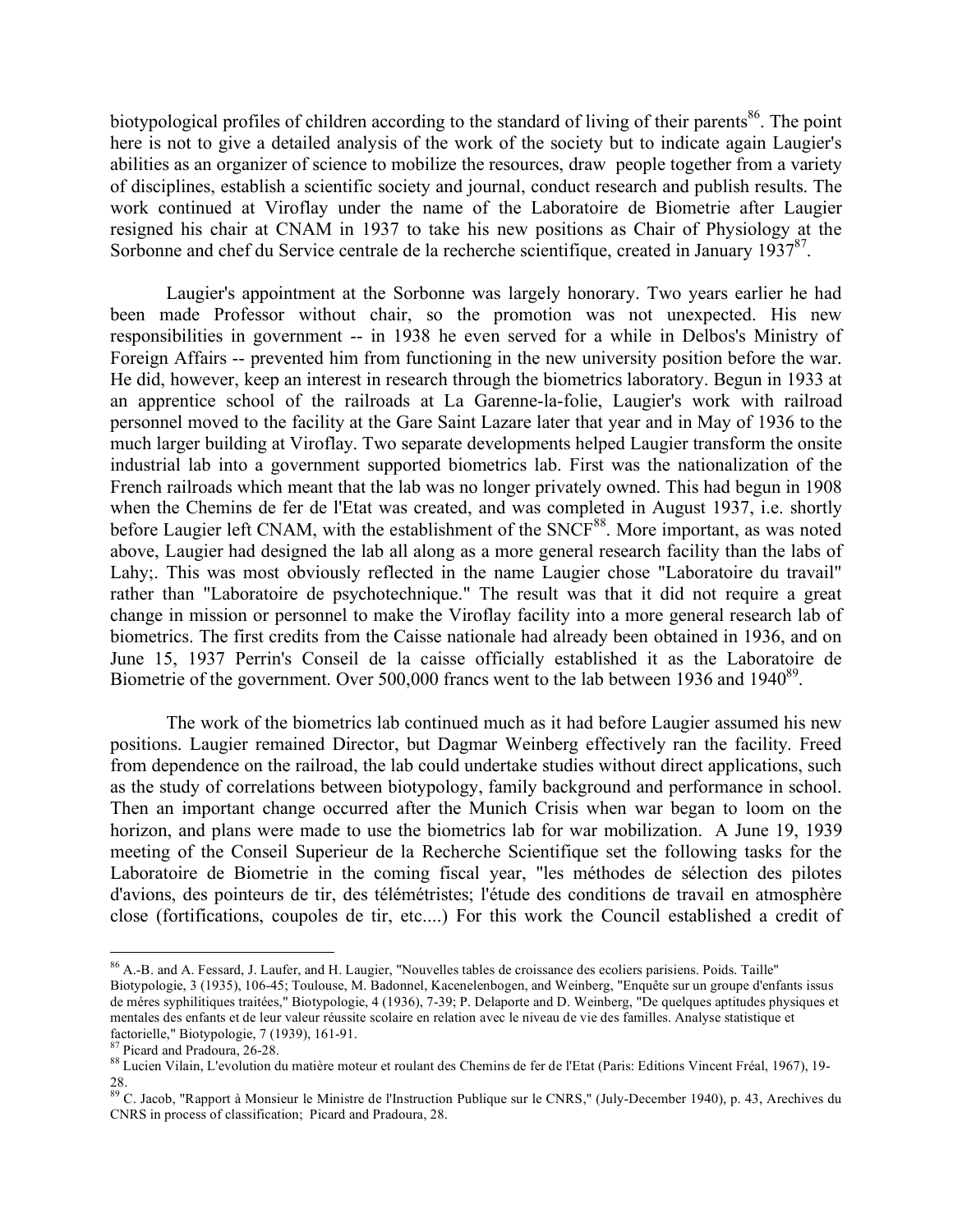$200,000$  francs<sup>90</sup>. In giving up one patron and set of responsibilities, the lab had acquired a new one in the form of the French government which now had its own applications for the lab. The effect was to transform it into a psychotechniqe lab in the style of Lahy. Instead of serving industry, the biometrics lab would serve government needs. A subsequent report by the CNRS after the outbreak of war spelled out the laboratory's work in greater detail, especially the training of pilots. In addition, the report went on, "les méthodes de sélection établis par le laboratoire de Viroflay sont actuellement appliquées aux Etablissements Hispano-Suiza, et aux Forges de Chatillon-Comentry, où un laboratoire a eté crée. Un chargé de missions du centre organise des laboratoires semblables à Bordeaux et à Sochaux."<sup>91</sup> After the armistice and departure of Laugier from France, the Laboratoire de Biometrie and its personnel moved to the recently completed INOP building on rue Gay-Lussac where Piéron directed its work. Despite the trying wartime conditions 483,000 francs went to the lab from 1941 through 1943, which supported work done in such areas as the physiological growth of school children (dramatically arrested during the first few years of war), screening of applicants for various technical schools (géomètres, guides, TSF, Chasseurs bottins, Vins et spiriteux) and the selection and training of personnel for Air France<sup>92</sup>. The Air France work was particularly reminiscent of the prewar studies by Lahy and Laugier, with negotiations and design of tests over a period from July 1943 through July 1944.

The Biometrics lab also managed to survive the reorganization of the CNRS in the postwar years. This was largely thanks to the residual influence of Laugier who, although no longer head of the CNRS, nonetheless resumed titular direction of the lab. It was placed under an umbrella organization called the Centre d'Etudes Scientifiques de l'Homme, headed by L. C. Soula of the Faculté de medecine of Toulouse, who also assumed the Presidency of the Société de biotypologie after the war. The lab only conducted limited work in the late 40s, however, with its main source of subjects for study shifting to army personnel rather than school children. When Laugier returned to France in 1951 from his service at the United Nations, he took up his duties at the Sorbonne and began to make the work of the biometrics lab blossom again almost as in the days before the war. A variety of studies were begun, but most significant to the continuing existence of the lab was Laugier's ability once again to attract researchers, especially Eugène Schreider, a former student in the 30s who directed an anthropology lab at the Ecole pratique des hautes etudes. When Laugier retired from the Sorbonne in 1956 he continued to work in the lab until the end of the decade. Then with the retirement of Soula in 1961, the Centre d'Etudes Scientifiques de l'Homme was divided into a Laboratoire de Physiologie du Travail and the Laboratoire de Biometrie under Schreider<sup>93</sup>.

<sup>&</sup>lt;sup>90</sup> AN 800284, liasse 5, "Rapport sur l'activité du Centre nationale de la Recherche Scientifique Appliquée,", p. 27.<br><sup>91</sup> AN 800284, liasse 5, "Note sur les travaux effectués au Centre national de la Recherche Scientifi Centre d'études scientifiques de l'homme, 1950-1960.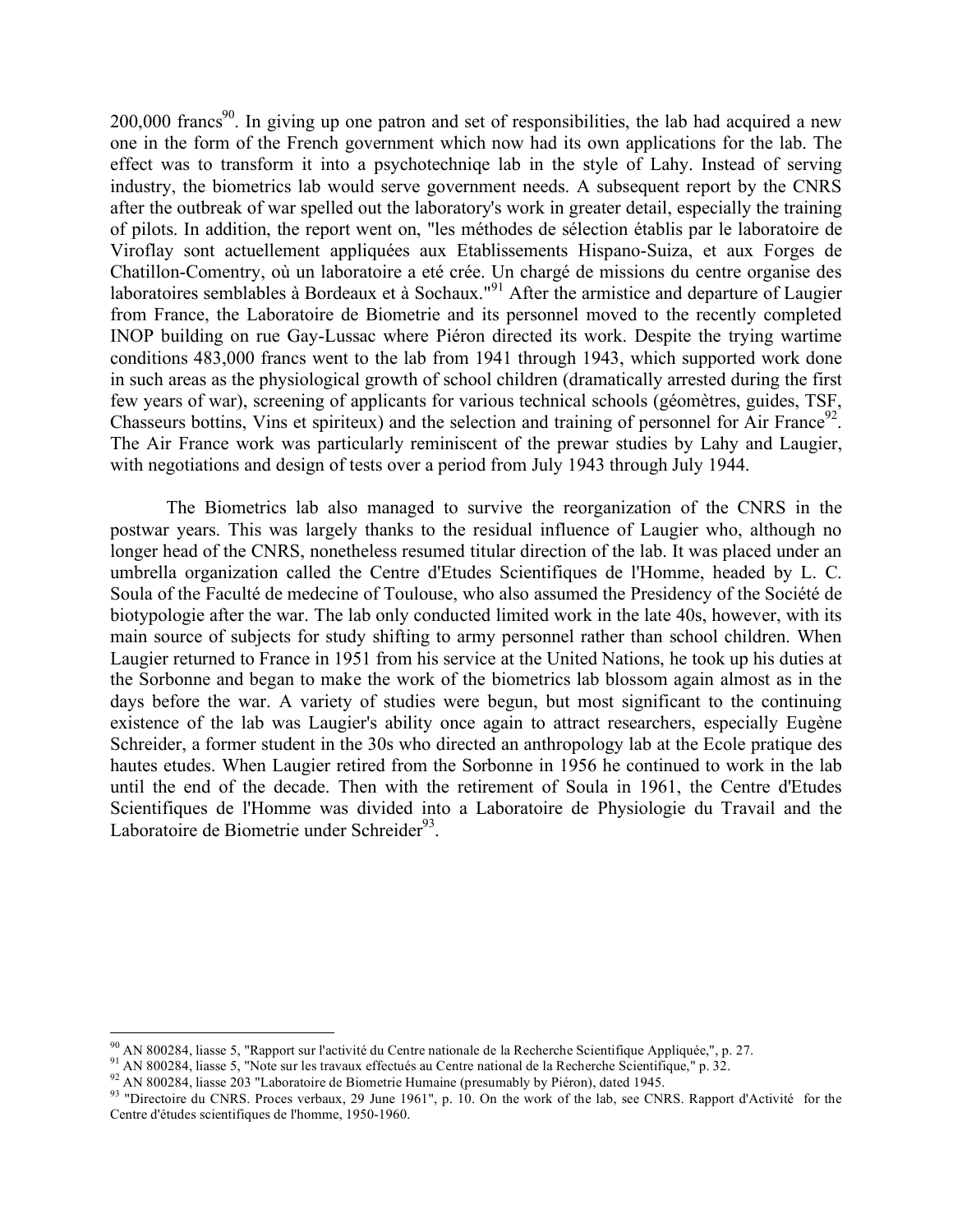## **Conclusion**

This study has shown that Henri Laugier's career in the twenties qnd thirties prepared him well for his work in the CNRS. Over and above his general ability to produce results and get things done, one can point to three specific features of his scientific research that coincided with the new directions to be taken by the recently created French agency for scientific research. First, his experience included important work outside the usual elite university research centers. Although Laugier eventually held a chair at the Sorbonne -- signifying his arrival at the traditional pinnacle of prestige -- his major lab work had been at CNAM and INOP. Hence, Laugier could see the value of institutions operating outside the usual grandes écoles/university circles. With a foot in both camps Laugier could also present himself as an arbiter in disputes between traditional institutions and new research labs created and supported by the CNRS.

Secondly, Laugier had worked largely in a new area of research that crossed disciplinary boundaries. The combination of research in physiology, psychology, statistics, and psychiatry represented another break from the traditional research pattern in narrow fields. Interdisciplinary organized research would be another innovation fostered by the new CNRS. Finally, Laugier's work had made him particularly sensitive to the need for "applied" science. While still maintaining his support for "pure" research (as in his dealings with Lahy), Laugier had a great deal of experience in applying the research results of physiology and psychology to the practical needs of private companies, schools and government agencies.

As substantial as Laugier's scientific work was by the time of his new appointments in1937, there are still questions remaining as to why he was picked to head the Service nationale and subsequently the CNRS. To be sure, there were eyebrows raised because of his lack of scientific stature compared to other French scientists of the day, but there was no open dispute about the appointment at the time or question about Laugier's efficacy while he held the poSaint The criticisms seem mostly to have been indirect, stressing the fact that his main qualifications were his political skills rather than his scientific accomplishments<sup>94</sup>. In private, and as time went on, a distortion of the truth occurred which implied that Laugier had few scientific credentials, taught no students and did little scientific research<sup>95</sup>. The reasons for these sentiments may stem from general resentment and suspicion among "universitaires" about the new CNRS, or the low esteem in which biological sciences (let alone physiology or medicine) are held by physicists, chemists and others in the "hard" sciences. Whatever the origin, they can be dismissed as unfounded or false. Laugier most certainly taught courses in conjunction with the Chaire de Physiologie du Travail at CNAM, as well as at INOP. He also taught students at the Sorbonne before he succeeded Lapicque there in  $1937<sup>96</sup>$ . And as this study has shown, he definitely conducted research.

The question of the worth of his scientific work is a little more difficult to assess. Laugier himself was not insensitive to some of the rumors, and late in life told an audience that his work

<sup>94</sup> See, for example, interview with Gabriel Mineur in Cahiers pour l'histoire du CNRS, <sup>2</sup> (1989), 37, who otherwise adored Laugier. This is also corroborated in unpublished interviews by Picard with Néel (4 June 1986) and Cremieux-Brilhac (26 June

<sup>1986).&</sup>lt;br><sup>95</sup> Unpublished interview by Picard with Jean Wyart (March 1986).<br><sup>96</sup> For the testimony of a former student, see Biologie et developpement, mélanges ... en homage au Professeur Henri Laugier (Paris: PUF, 1968).